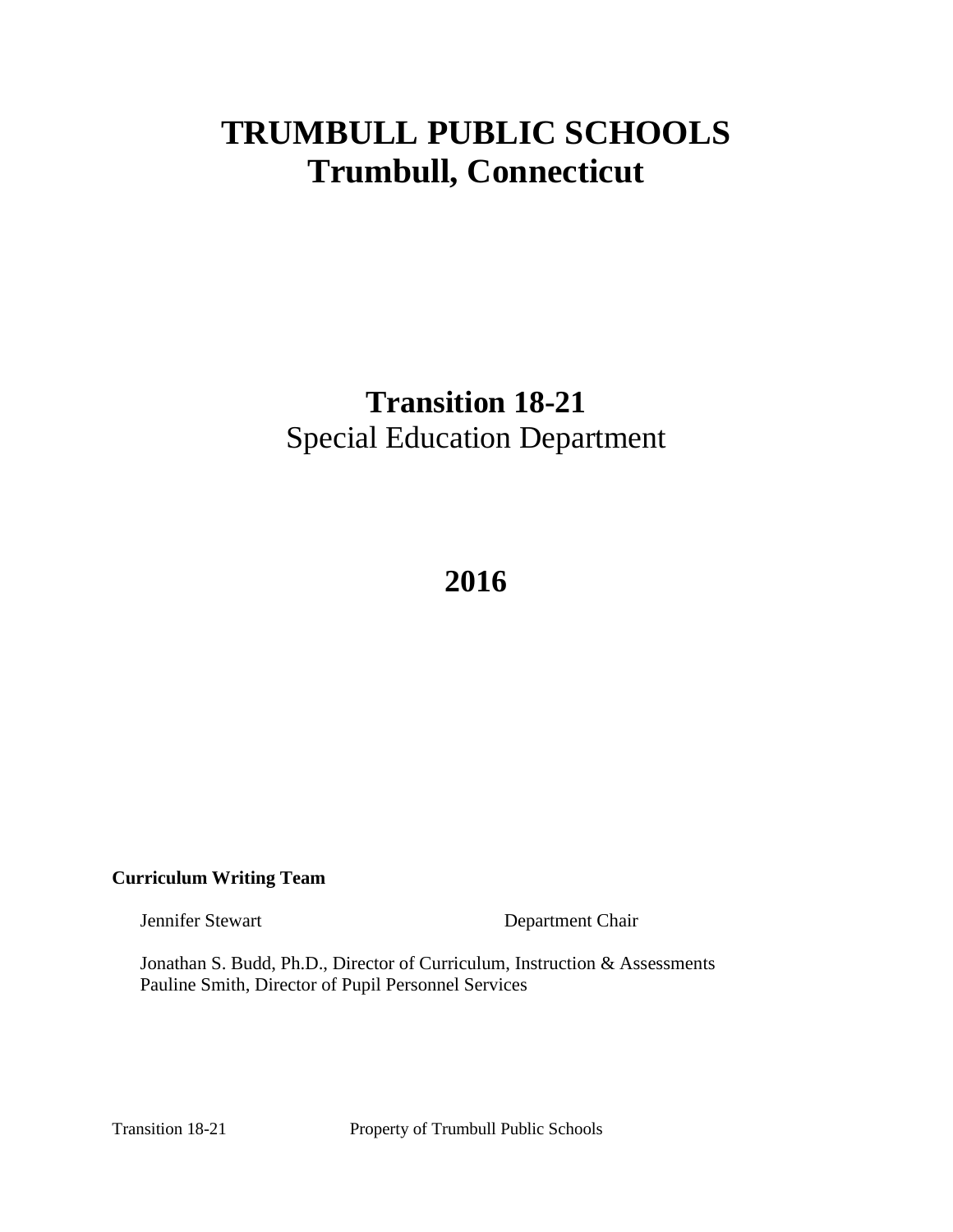# **Transition 18-21**

# **Table of Contents**

|                                                                    | 2 |
|--------------------------------------------------------------------|---|
|                                                                    | 2 |
|                                                                    | 2 |
|                                                                    | 3 |
|                                                                    | 4 |
|                                                                    | 5 |
|                                                                    | 6 |
|                                                                    | 8 |
|                                                                    | 9 |
|                                                                    |   |
| Unit 5 Participating in My Planning and Placement Team Meeting  11 |   |
|                                                                    |   |
|                                                                    |   |
|                                                                    |   |
|                                                                    |   |
|                                                                    |   |
|                                                                    |   |
|                                                                    |   |
|                                                                    |   |
|                                                                    |   |
|                                                                    |   |
|                                                                    |   |

The Trumbull Board of Education will continue to take Affirmative Action to ensure that no persons are discriminated against in its employment.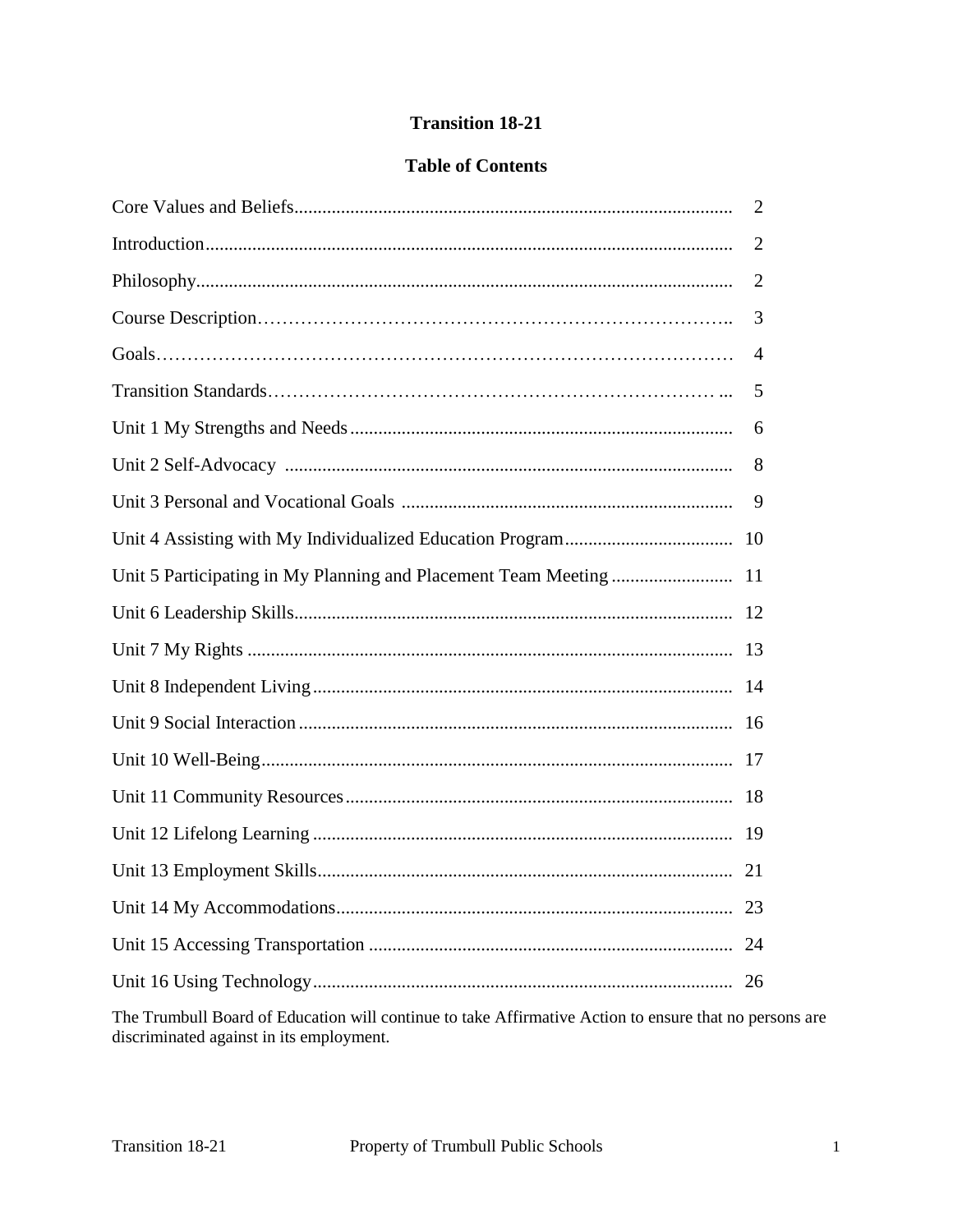#### **CORE VALUES AND BELIEFS**

The Trumbull High School community engages in an environment conducive to learning which believes that all students will **read** and **write effectively**, therefore communicating in an articulate and coherent manner. All students will participate in activities **that present problem-solving through critical thinking**. Student will use technology as a tool applying it to decision making. We believe that by fostering self-confidence, self-directed and student-centered activities, we will promote **independent thinkers and learners**. We believe **ethical conduct** to be paramount in sustaining the welcoming school climate that we presently enjoy. Approved 8/26/2011

# **INTRODUCTION**

A transition curriculum is offered to students who receive special education services through age 21 in a community-based setting. The curriculum reflects the Core Transition Skills adopted by the State of Connecticut.

# **PHILOSOPHY**

Secondary transition is a set of coordinated activities that provide high school students with skills to achieve their post-outcome goals. Areas focused on are employment/career, post-secondary education/training, community participation, self-advocacy, and independent living. Transition programs provide options for students to volunteer and be an active participant in their community. Students have opportunities to participate in work based learning in their community to build employability skills. Transition programs provide instruction based on individual needs related to real world application that allows for success towards their post-outcome goals.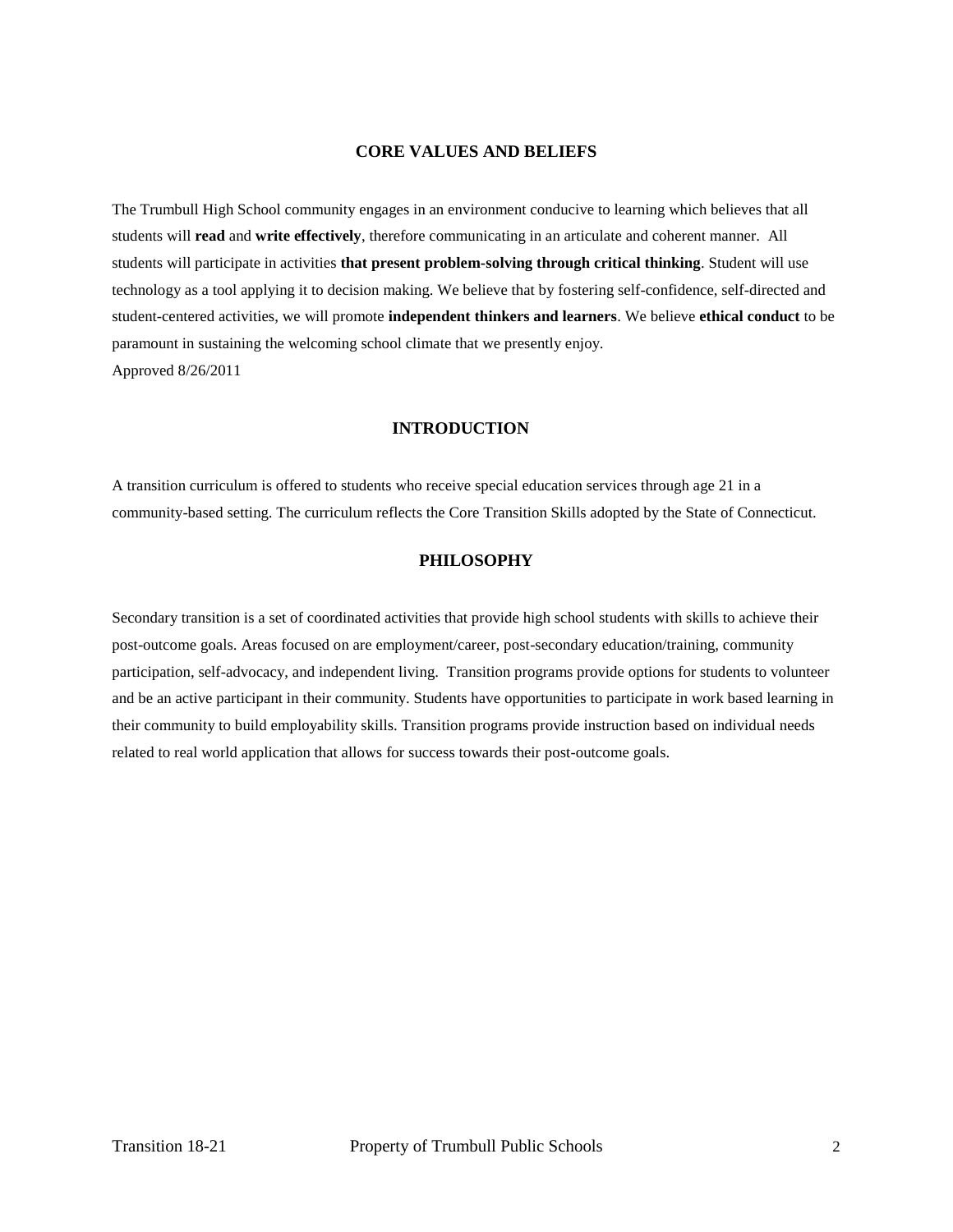#### **COURSE DESCRIPTION**

**Course Name** Transition 18-21 **Level** Ages 18-21 **Prerequisites** None **Course Credit** N/A

#### **General Description of the Course**

**Materials Required** None

A student works in Transition 18-21 on achieving his/her post-outcome goals in the areas of employment/career, post-secondary education/training, community participation, self-advocacy, and independent living. The student works at his/her own pace to achieve independence at his/her ability level.

#### **Assessments**

Data is taken to assess student progress on skills in each domain that is categorized from initial to exceptional levels on a weekly basis. Goals and objectives written address the areas that reflect the student's functioning level. The staff working with the student will decide which of the following transition assessments will be completed to assess the student's levels of performance for the annual review and or triennial evaluations.

- o Brigance Transition Skills Inventory
- o Transition Planning Inventory
- o Assessment of Functional Living Skills
- o Picture Personality Inventory
- o Pics and Career Ability Survey
- o Teacher created rubrics and checklists
- o Brigance
- o Enderle Severson Transition Rating Scale
- o Transition Planning Inventory
- o Career Ability Placement Survey
- o PICS Picture Career Interest Inventory
- o CITE Learning Style Inventory
- o Various Naviance-based assessments: Career Interest Profiler, Career Cluster Finder, Do what You Are personality survey
- o Informal transition questionnaire
- o Informal transition roadmap

#### Transition 18-21 Property of Trumbull Public Schools 3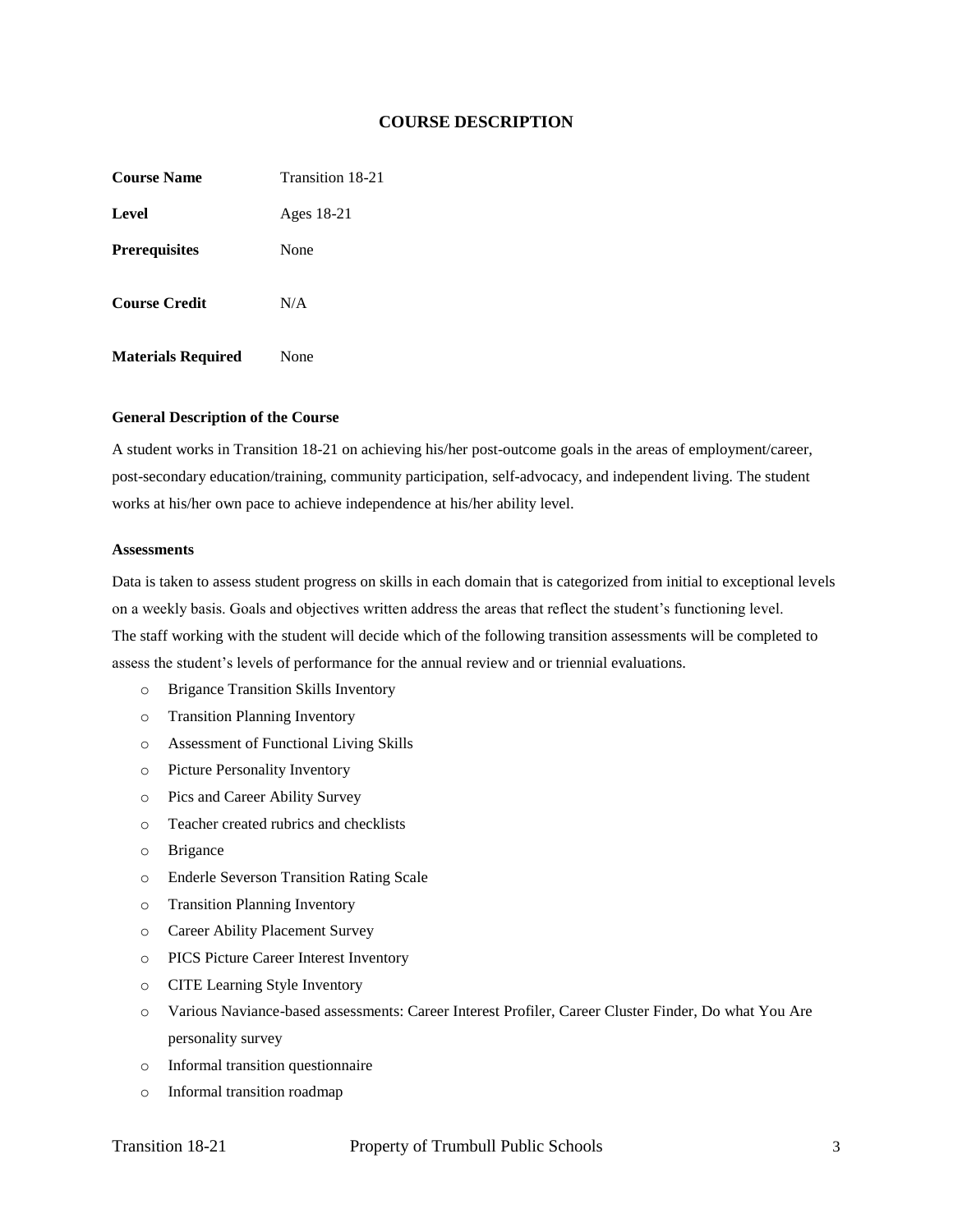# **GOALS**

The Main Concepts that students with disabilities will demonstrate are extracted from the CT CORE Transition Skills, revised January 2016. The student will demonstrate each skill to the maximum extent that he or she can. Upon completion of Transition 18-21, each student will:

- State his/her strengths, needs, and interests
- Develop self-determination and self-advocacy
- Develop personal and vocation goals
- Develop his/her IEP
- Participate in his/her PPT
- Develop leadership skills
- State his/her rights under IDEA
- Develop independent living skills
- Engage in social interactions
- Understand and apply physical and mental healthcare
- Participate in the community
- Continue to be a learner
- Access employment
- Ask for Accommodations in school and work settings
- Access transportations
- Use technology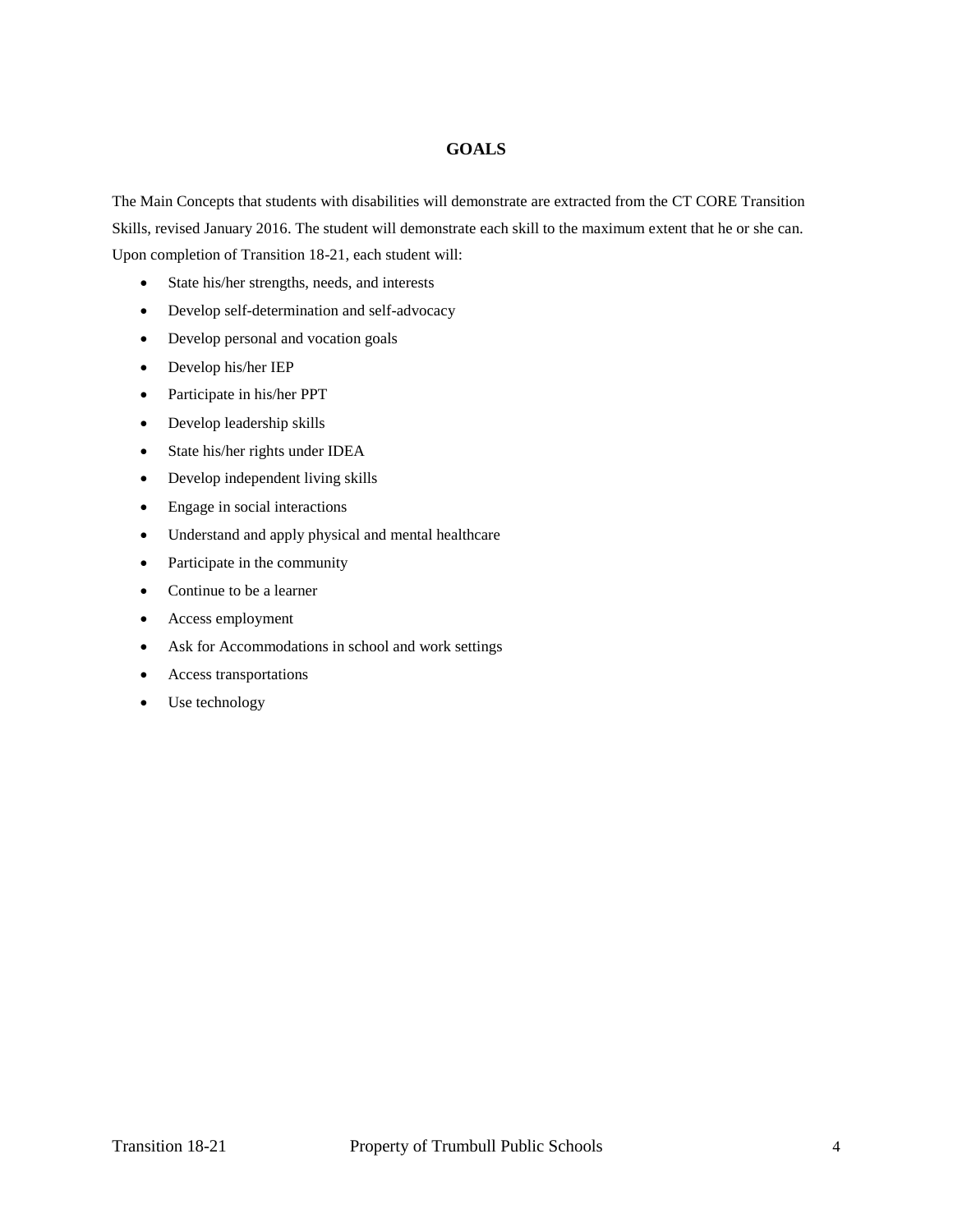#### **TRANSITION STANDARDS**

#### **The Performance Standards align with the Connecticut CORE Transition Skills, revised January 2016.**

To the maximum extent possible, each student with a disability will be able to:

- A. Explain his/her disability including individual strengths, needs, preferences, and interests.
- B. Utilize effective self-determination skills including areas such as: choice-making, problem-solving, goalsetting, communication, and self-advocacy.
- C. Strengthen his/her self-esteem and social-emotional awareness by analyzing his/her strengths and challenges in order to implement personal/vocational goals.
- D. Assist with the development of his/her Individualized Education Program (IEP).
- E. Attend, participate in, and/or facilitate his/her Planning and Placement Team (PPT) meeting.
- F. Demonstrate leadership skills to affect positive social change by guiding or directing others on a course of action and/or influencing the opinion and behavior of others.
- G. Describe his/her rights and responsibilities under Disability Legislation (e.g., IDEA, 504, ADA).
- H. Demonstrate and accept responsibility for his/her independence and activities of daily living.
- I. Demonstrate appropriate social interactions and skills to develop and maintain meaningful relationships.
- J. Demonstrate skills to access appropriate physical and mental healthcare resources to meet his/her individual needs.
- K. Demonstrate skills to access community resources and participate in the community by establishing support networks.
- L. Demonstrate skills to access appropriate postsecondary education, training, or lifelong learning opportunities to meet his/her individual needs.
- M. Demonstrate skills to access appropriate employment to meet his/her individual needs.
- N. Identify and ask for accommodations necessary to ensure equal access and full participation in post-school education and/or employment settings.
- O. Demonstrate skills needed to access appropriate transportation (both public and private).
- P. Demonstrate the ability to use technology to enhance employment, learning, and community involvement.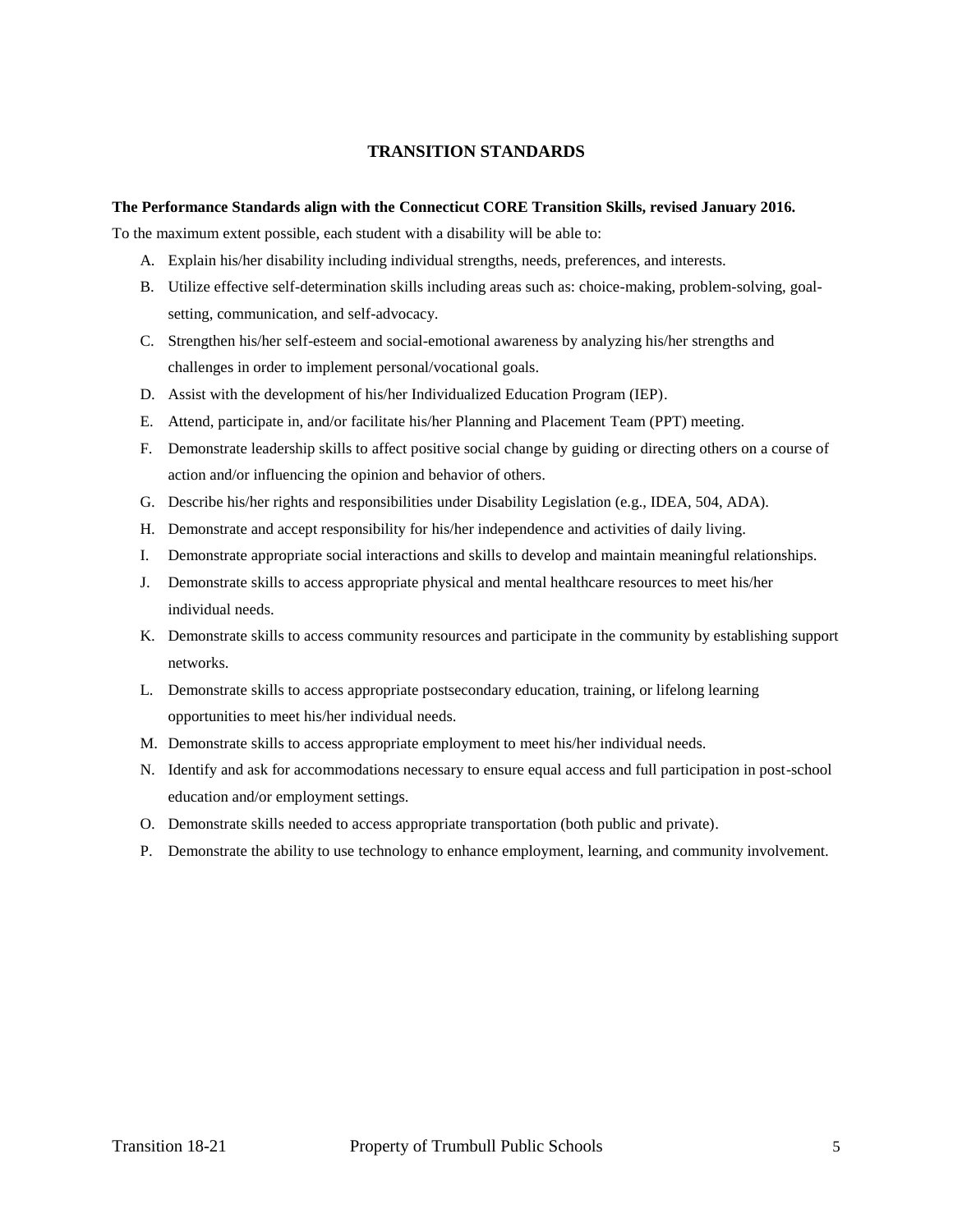#### **My Strengths and Needs**

#### **Performance Standard**

CCTS A Explain his/her disability including individual strengths, needs, preferences, and interests.

#### **Essential Question**

• What is a disability?

#### **Focus Question**

• What is my disability?

#### **Scope and Sequence / Instructional Strategies**

- Teacher lists classifications of disabilities
- Teacher states characteristics of each disability
- Teacher encourages each student to answer:
	- o What am I good at?
	- o What do I like to do?
	- o How are we different?
	- o How are we the same?
	- o What are my strengths?
- The student creates his/her own portfolio about self, part of a class PowerPoint demonstrating various disabilities and each student's interests and strengths

#### **Technology Competency Standards**

- 2. Communication and Collaboration Students use digital media and environments to communicate and work collaboratively, including at a distance, to support individual learning and contribute to the learning of others. Students:
	- a. interact, collaborative, and publish with peers, experts, or others employing a variety of digital environments and media
	- b. communicate information and ideas effectively to multiple audiences using a variety of media and formats
	- c. develop cultural understanding and global awareness by engaging with learners of other cultures
	- d. contribute to project teams to produce original works or solve problems.

#### **Assured Experiences and Suggested Learner Activities**

- Watch videos related to people with disabilities
- Each student creates his/her own portfolio (words or picture) about self, part of a class PowerPoint demonstrating various disabilities and each student's interests and strengths

#### **Resources**

Guest speakers to share information about disabilities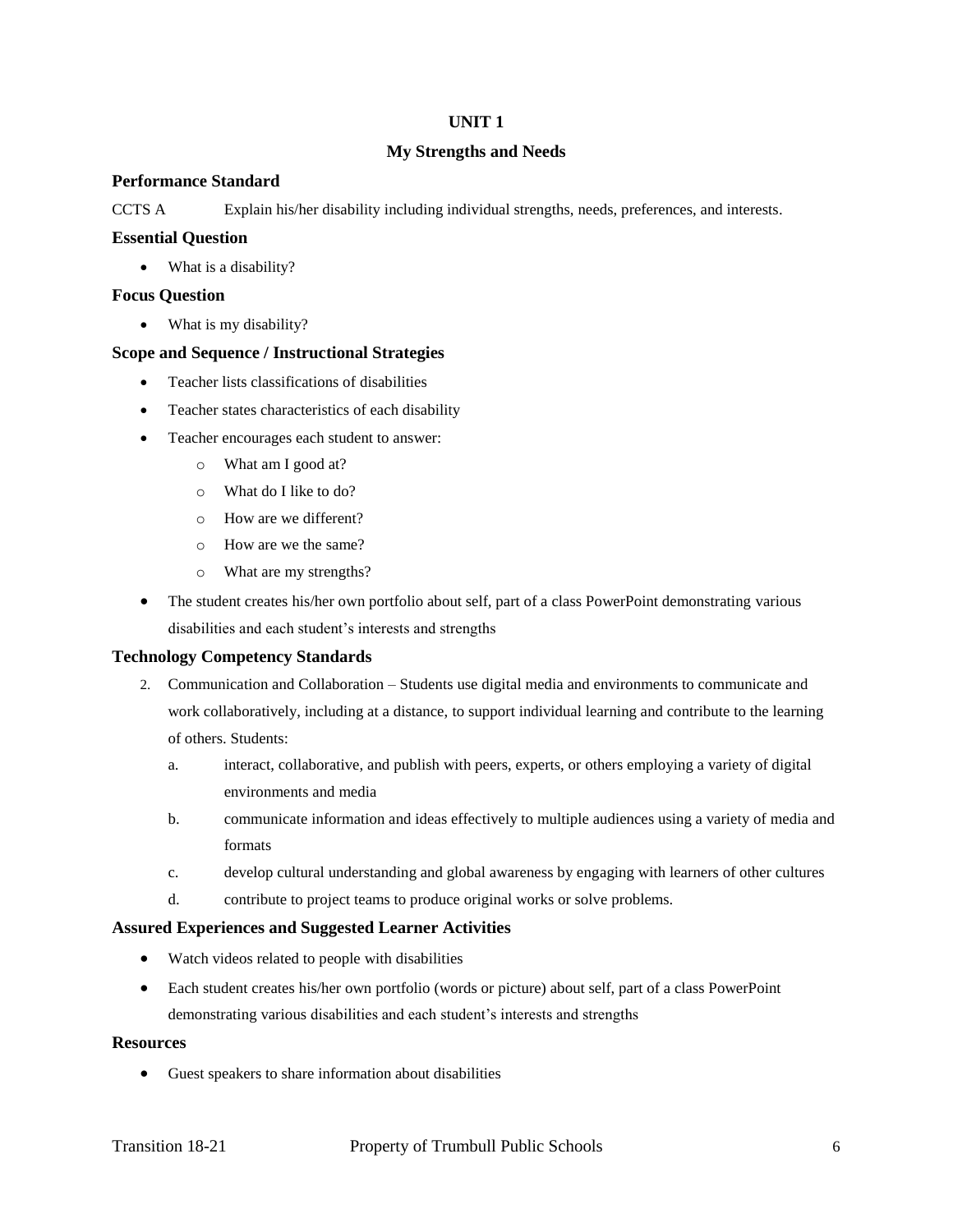# **Evaluation/Assessment Methods**

Teacher-created rubric based on task analysis of creation of individual portfolio

# **Time Allotment**

• Completed in September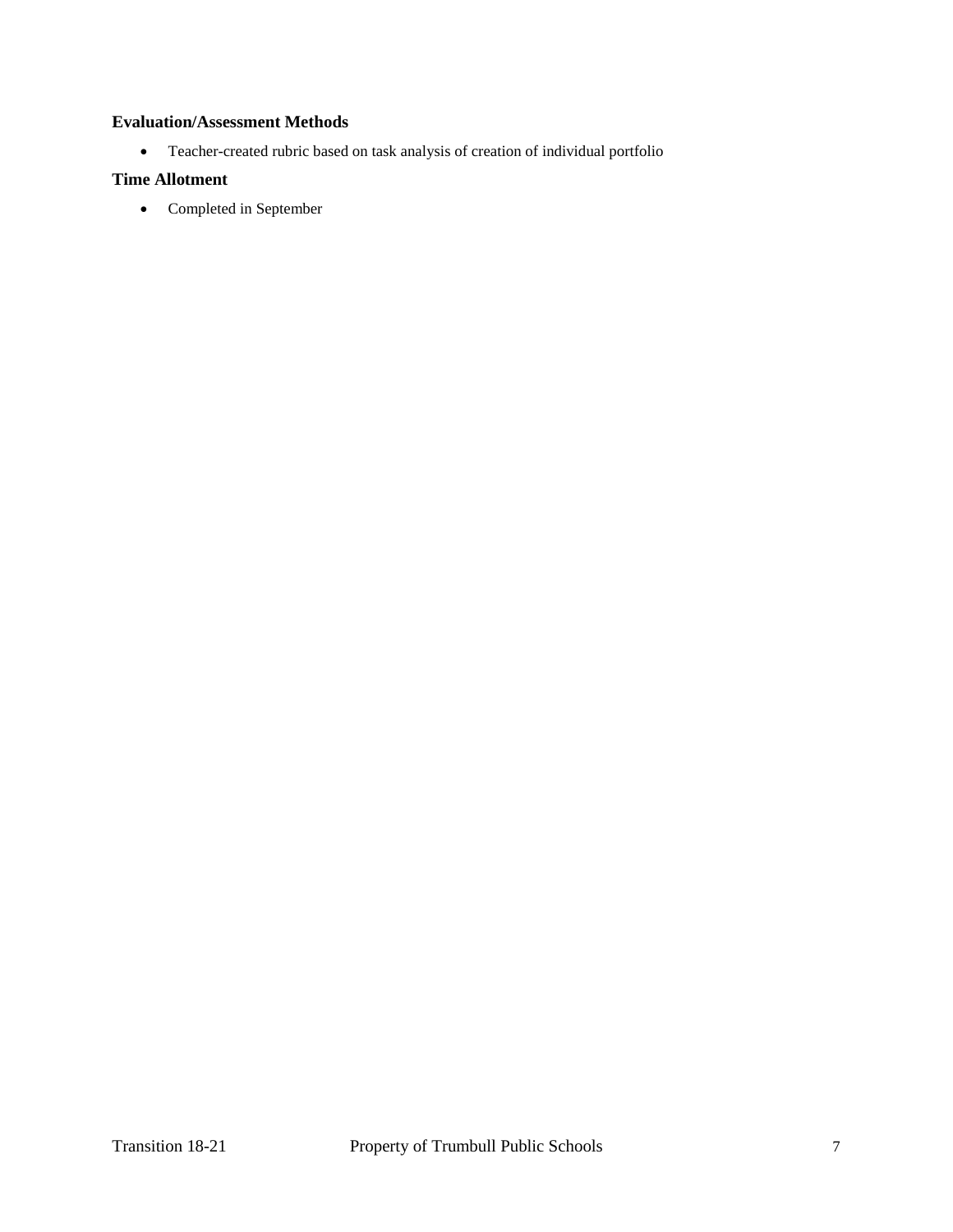#### **Self-Advocacy**

#### **Performance Standard**

CCTS B Utilize effective self-determination skills including areas such as: choice-making, problemsolving, goal-setting, communication, and self-advocacy.

# **Essential Question**

• What is self-determination?

## **Focus Question**

How do I communicate and self-advocate?

## **Scope and Sequence / Instructional Strategies**

- Teacher and students create lists of needs and wants
- Teacher and students hold mock conversational situations
- Teacher and students list various decisions to be made when at a job site or at home or at school

## **Assured Experiences and Suggested Learner Activities**

- Weekly participation in social group
- Each student works with peers on introducing self, communicating with others, and decision-making

## **Evaluation/Assessment Methods**

- Data collected weekly on student's performance in social group
- Teacher-created rubric for introducing self to a variety of peers in school and stating one's needs and wants
- Teacher-created rubric based on mock conversational situations, including communicating with others by staying on topic
- Teacher-created rubric for making a decision when given a choice

# **Time Allotment**

• Ongoing, September through June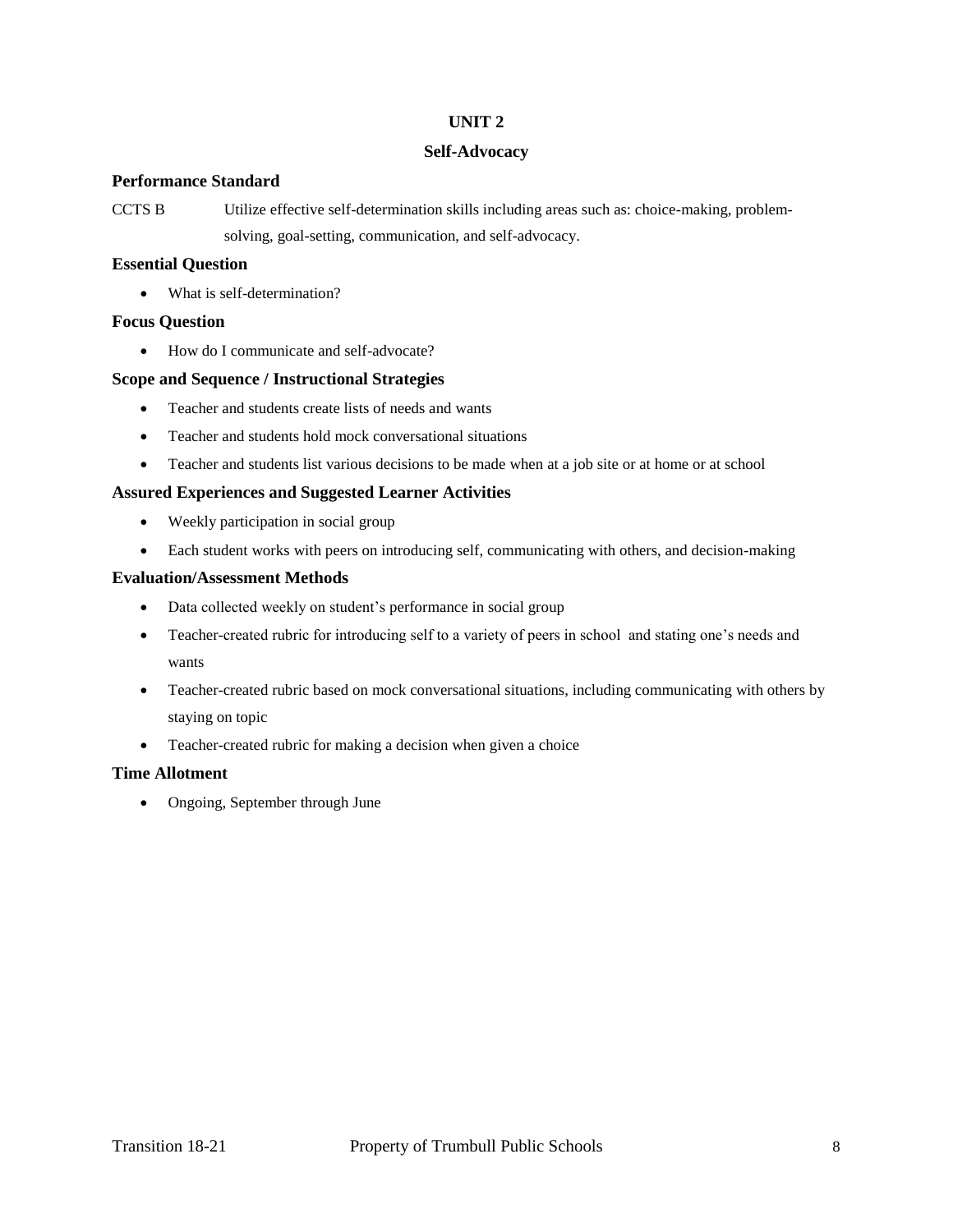## **Personal and Vocational Goals**

#### **Performance Standard**

CCTS C Strengthen his/her self-esteem and social-emotional awareness by analyzing his/her strengths and challenges in order to implement personal/vocational goals.

#### **Essential Question**

• What is a goal?

## **Focus Question**

What are my personal and vocational goals?

#### **Scope and Sequence / Instructional Strategies**

- Teacher and student brainstorm possible personal and vocational goals to set for the year
- Students speak to one another about individual goals
- Each student develops personal goals
- Each student develops vocational goals

## **Assured Experiences and Suggested Learner Activities**

- Practice working on personal and vocational skills
- Each student writes or orally states two or more personal goals and two or more vocational goals

#### **Resources**

Guest speakers to share information about goal-setting

#### **Evaluation/Assessment Methods**

 Weekly checklist based on progress made toward personal and vocational goals, including weekly selfassessment (checklist or log) by student

#### **Time Allotment**

• Ongoing, September through June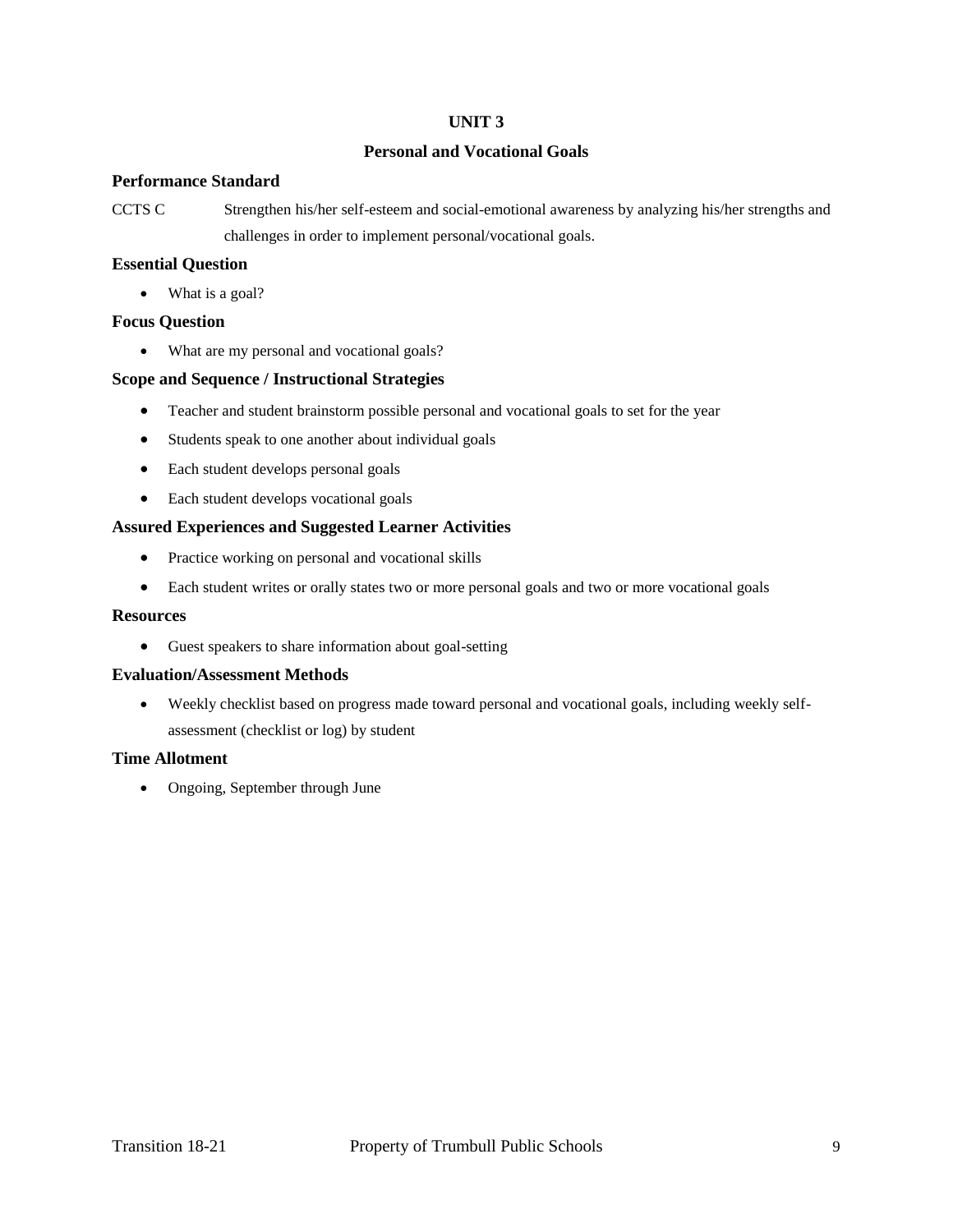# **Assisting with My Individualized Education Program**

## **Performance Standard**

CCTS D Assist with the development of his/her Individualized Education Program (IEP).

#### **Essential Question**

What do I want to work on in school to be successful?

#### **Focus Questions**

- What are my strengths?
- What skills do I want to improve?

## **Scope and Sequence / Instructional Strategies**

- Student writes his/her strengths and weaknesses to be added to the Present Levels of Performance for the areas of employment/career, post-secondary education/training, community participation, self-advocacy, and independent living
- Small-group and one-on-one instruction
- Teacher provides examples of strengths a person has
- Teacher provides examples of weaknesses a person has
- Teacher and students list skills that a person can have in areas of work, social life, communication, independent living, education
- Teacher models how to complete the "Present Level of Performance" page of the IEP
- In pairs, students complete the "Present Level of Performance" page
- Independently, each student completes the "Present Level of Performance" page

# **Assured Experiences and Suggested Learner Activities**

- Each student states his/her strengths, weaknesses, which job sites he/she would like to work at and why, and which leisure activities he/she would like to complete
- Each student completes the "Present Level of Performance" page for strengths and weaknesses in the following areas: employment/career, post-secondary education/training, community participation, selfadvocacy, and independent living

#### **Resources**

Guest speakers to share information about how they live in the community with disabilities

#### **Evaluation/Assessment Methods**

 Teacher-created rubric based on successful completion of the "Present Level of Performance" page of the IEP

#### **Time Allotment**

Ongoing, September through June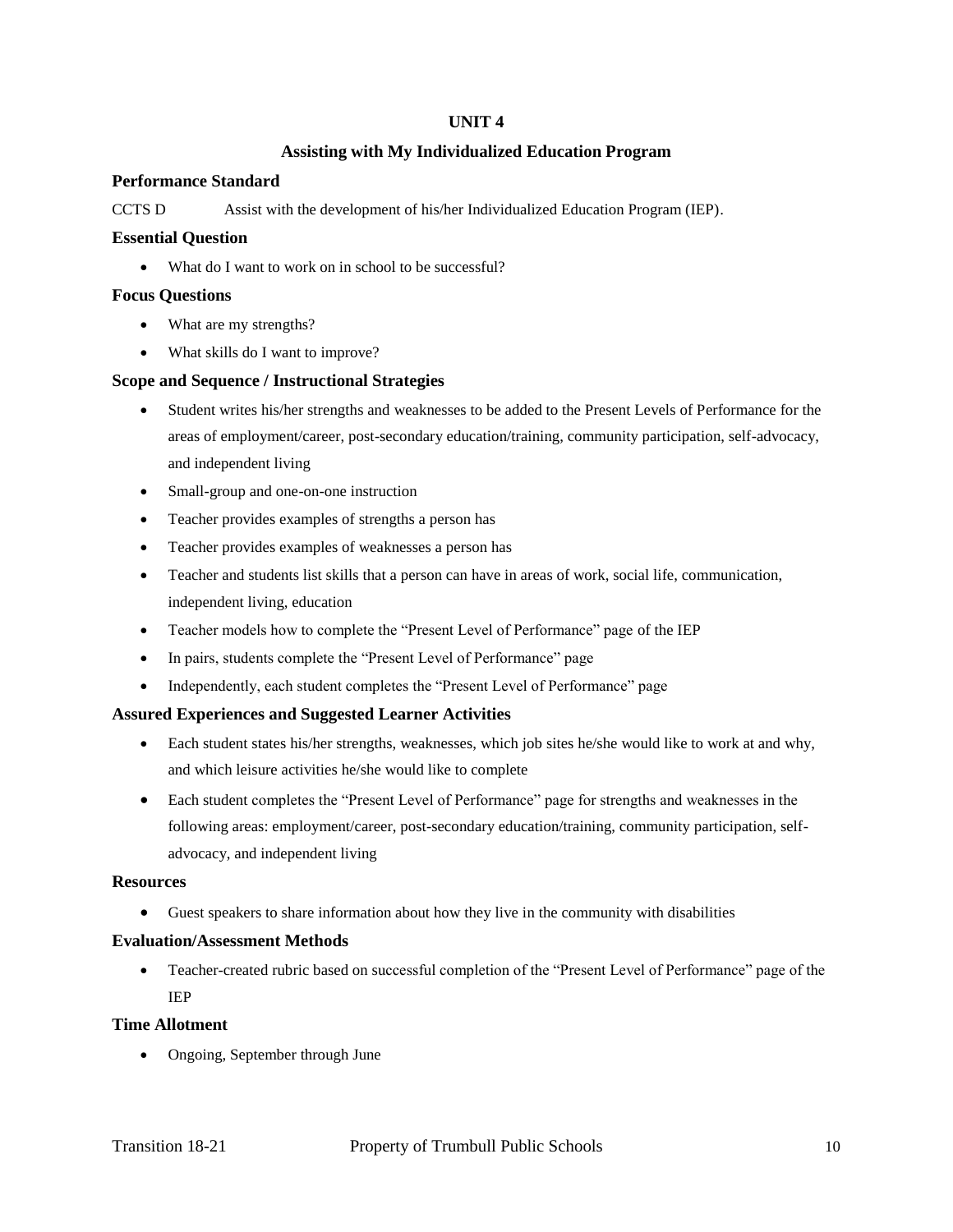# **Participating in My Planning and Placement Team Meeting**

## **Performance Standard**

CCTS E Attend, participate in, and/or facilitate his/her Planning and Placement Team (PPT) meeting.

#### **Essential Question**

• What is my role in the PPT meeting?

#### **Focus Questions**

- What do I do daily in my program?
- How can I be part of my meeting?

## **Scope and Sequence / Instructional Strategies**

- Small-group and one-on-one instruction
- Teacher creates a PowerPoint with students about the steps of the PPT meeting
- Teacher demonstrates a model PPT
- Students role-play a PPT meeting
- Each student creates his/her own PowerPoint presentation for the annual PPT meeting with a provided framework or no framework provided

## **Technology Competency Standards**

- 1. Creativity and Innovation Students demonstrate creative thinking, construct knowledge, and develop innovative products and processes using technology. Students:
	- a. apply existing knowledge to generate new ideas, products, or processes
	- b. create original works as a means of personal or group expression
	- c. use models and simulations to explore complex systems and issues
	- d. identify trends and forecast possibilities

#### **Assured Experiences and Suggested Learner Activities**

 Each student attends and participates successfully in his/her own PPT meeting, including introducing all members at the meeting, stating what each person does in the program, presenting a PowerPoint based on all components of the PPT meeting, and facilitating his/her own PPT meeting using the PowerPoint

#### **Evaluation/Assessment Methods**

 Teacher-created rubric based on the steps to be completed for each part of the PowerPoint presentation, varying based on student's individual needs

## **Time Allotment**

• Three weeks prior to the student's PPT meeting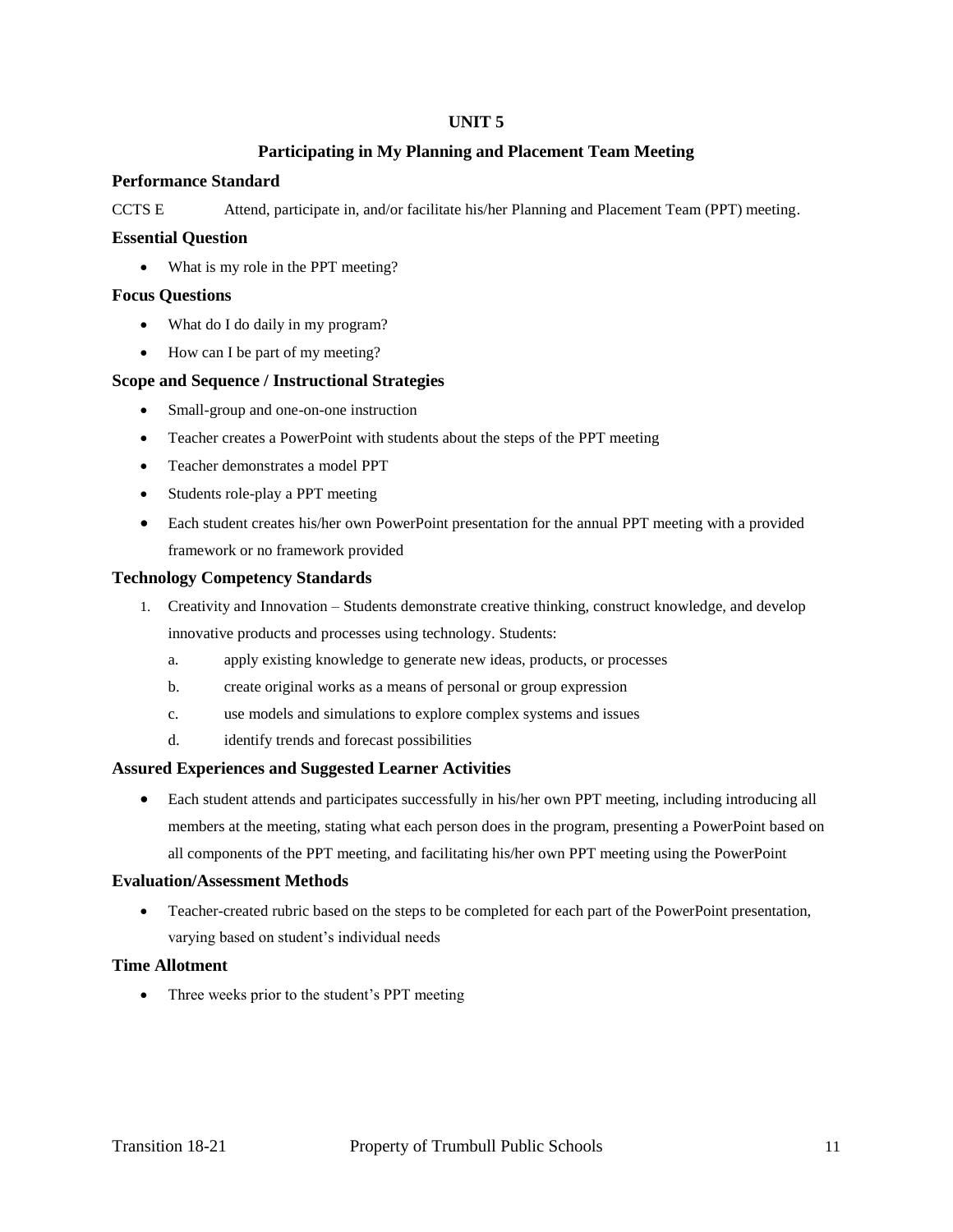# **Leadership Skills**

# **Performance Standard**

CCTS F Demonstrate leadership skills to affect positive social change by guiding or directing others on a course of action and/or influencing the opinion and behavior of others.

# **Essential Question**

• What are characteristics of a leader?

## **Focus Question**

How can I help another be positive and influence others?

## **Scope and Sequence / Instructional Strategies**

- Teacher and students define what is a leader
- Students define how they should act in public toward others

## **Assured Experiences and Suggested Learner Activities**

- Each student lists appropriate public behavior
- Each student states or writes how he/she can be a leader

## **Evaluation/Assessment Methods**

 Teacher-created checklist to track data related to identifying appropriate behavior and two qualities of a leader

## **Time Allotment**

• One week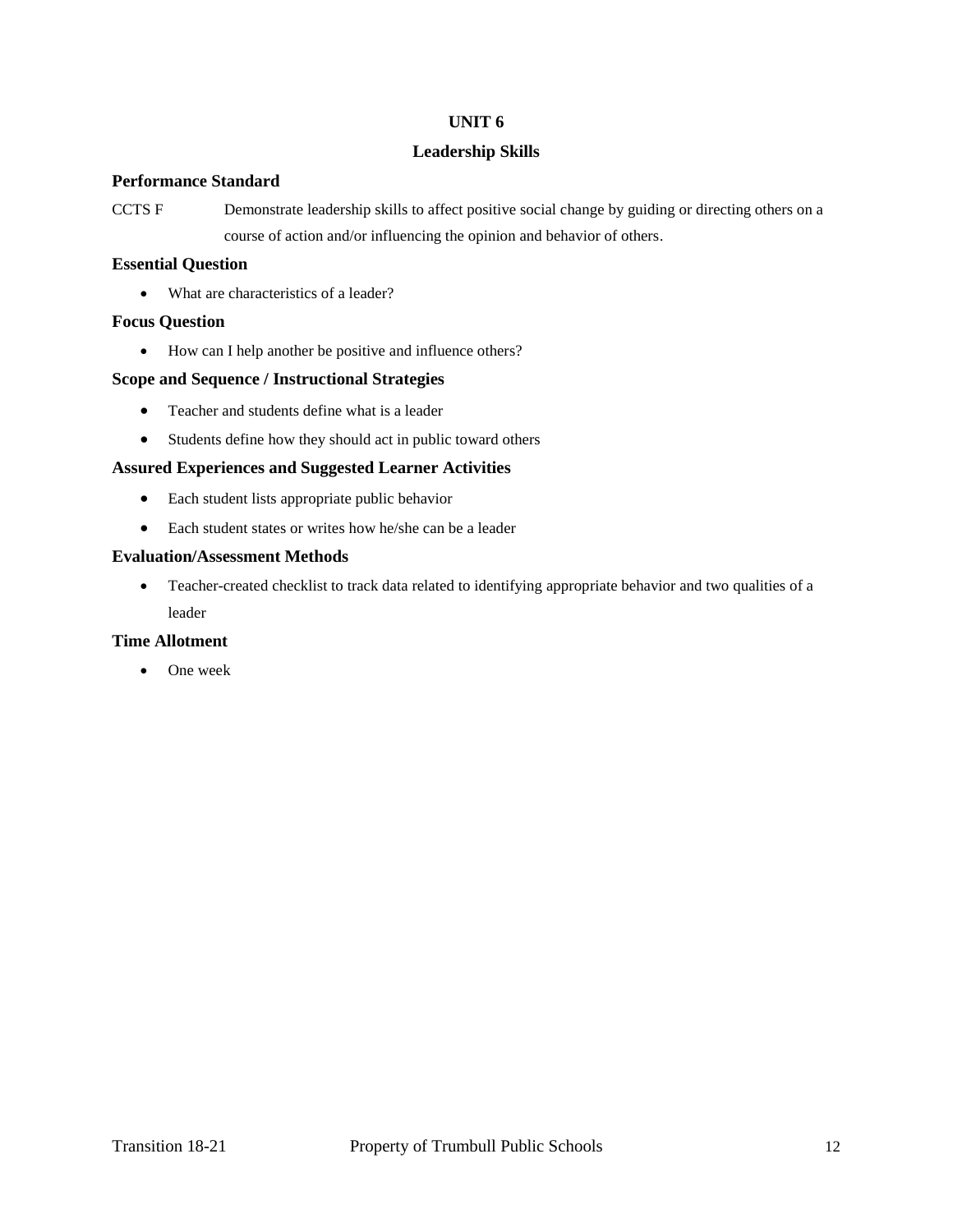# **My Rights**

# **Performance Standard**

CCTS G Describe his/her rights and responsibilities under Disability Legislation (e.g., IDEA, 504, ADA).

# **Essential Question**

• What is IDEA?

## **Focus Question**

• What rights do I have based on my disability?

## **Scope and Sequence / Instructional Strategies**

- Teacher and students define and explain IDEA and its meaning to them
- Class visits a Disability office

## **Technology Competency Standards**

- 3. Research and Information Fluency Students apply digital tools to gather, evaluate, and use information. Students:
	- a. plan strategies to guide inquiry
	- b. locate, organize, analyze, evaluate, synthesize, and ethically use information from a variety of sources and media
	- c. evaluate and select information sources and digital tools based on the appropriateness to specific tasks
	- d. process data and report results

# **Assured Experiences and Suggested Learner Activities**

Each student states or writes what he/she can ask for in various settings based on disability legislation

#### **Resources**

Guest speaker from the State of Connecticut to discuss rights of people with disabilities

## **Evaluation/Assessment Methods**

• Teacher-created rubric or task analysis to assess student's ability to state or write his or her rights

# **Time Allotment**

• Two weeks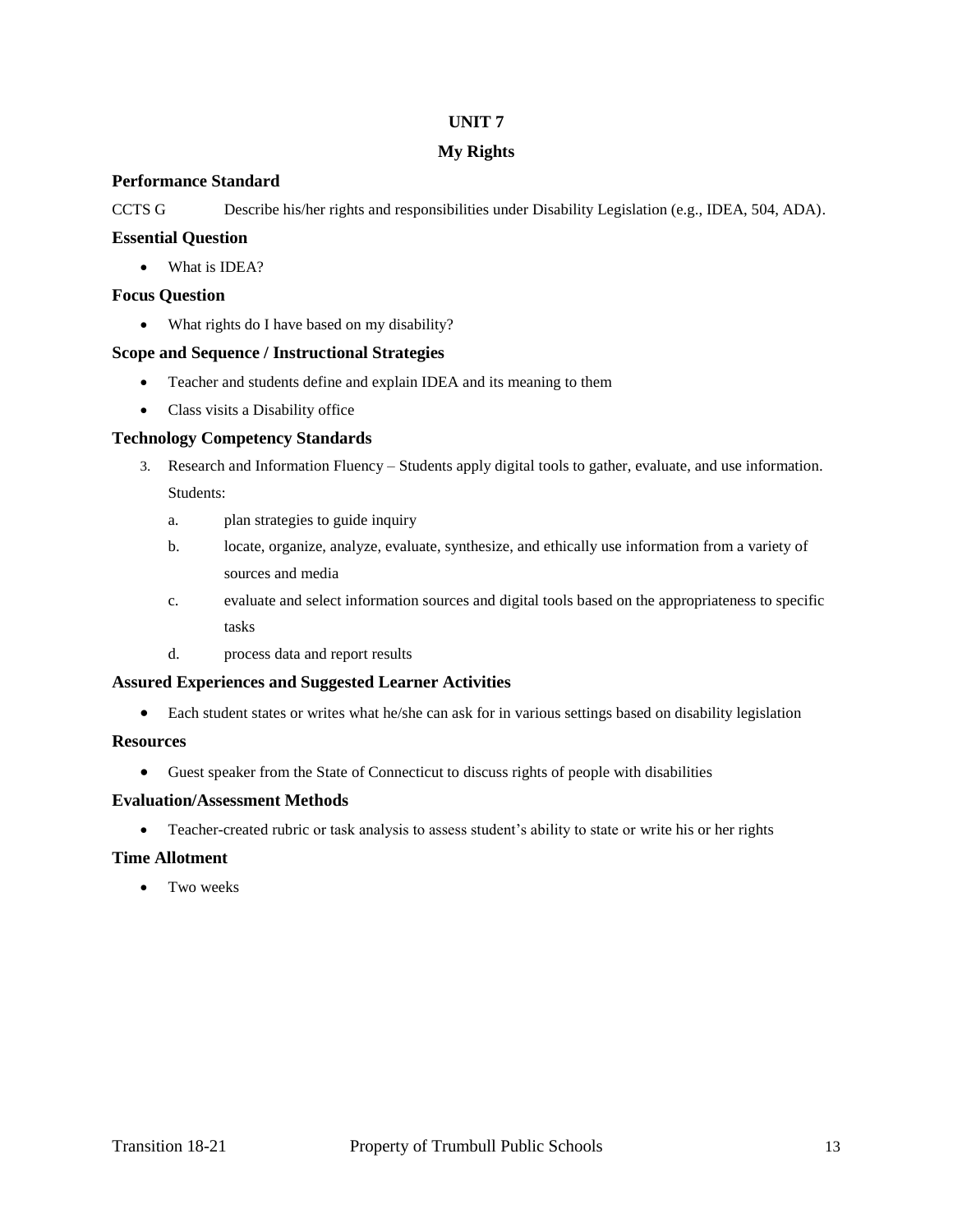#### **Independent Living**

#### **Performance Standard**

CCTS H Demonstrate and accept responsibility for his/her independence and activities of daily living.

#### **Essential Question**

• How do I become independent in the community?

#### **Focus Questions**

- What leisure activities can I participate in?
- What tasks can I do in the community?

## **Scope and Sequence / Instructional Strategies**

- Teacher provides examples of various leisure activities
- Students create chart of various leisure activities they enjoy
- Students create book of various leisure activities with an explanation of each one
- Teacher models a weekly schedule of leisure activities
- Teacher shows videos of various hygiene routines
- Students develop list of daily hygiene routines
- Teacher models how to write a letter on the computer and how to e-mail and text
- Students list various topics they can write about to someone
- Students list household chores
- Teacher shows video of various household and work chores

#### **Assured Experiences and Suggested Learner Activities**

- Visit stores to shop and make transactions
- Attend leisure-based community experiences
- Each student follows his/her self-created leisure schedule based on activities that can be done in the community
- Each student demonstrates ability to:
	- o Dress appropriately and with neat appearance
	- o Cook a meal and/or snack
	- o Clean up after self
	- o Complete cleaning tasks such as dusting, sweeping, vacuuming, washing windows, and cleaning tables
	- o Shop for items at a store
	- o Make a purchase at a store
	- o Identify and use basic household appliances
	- o Complete a personal hygiene routine
	- o Write, text, and e-mail another person

# Transition 18-21 Property of Trumbull Public Schools 14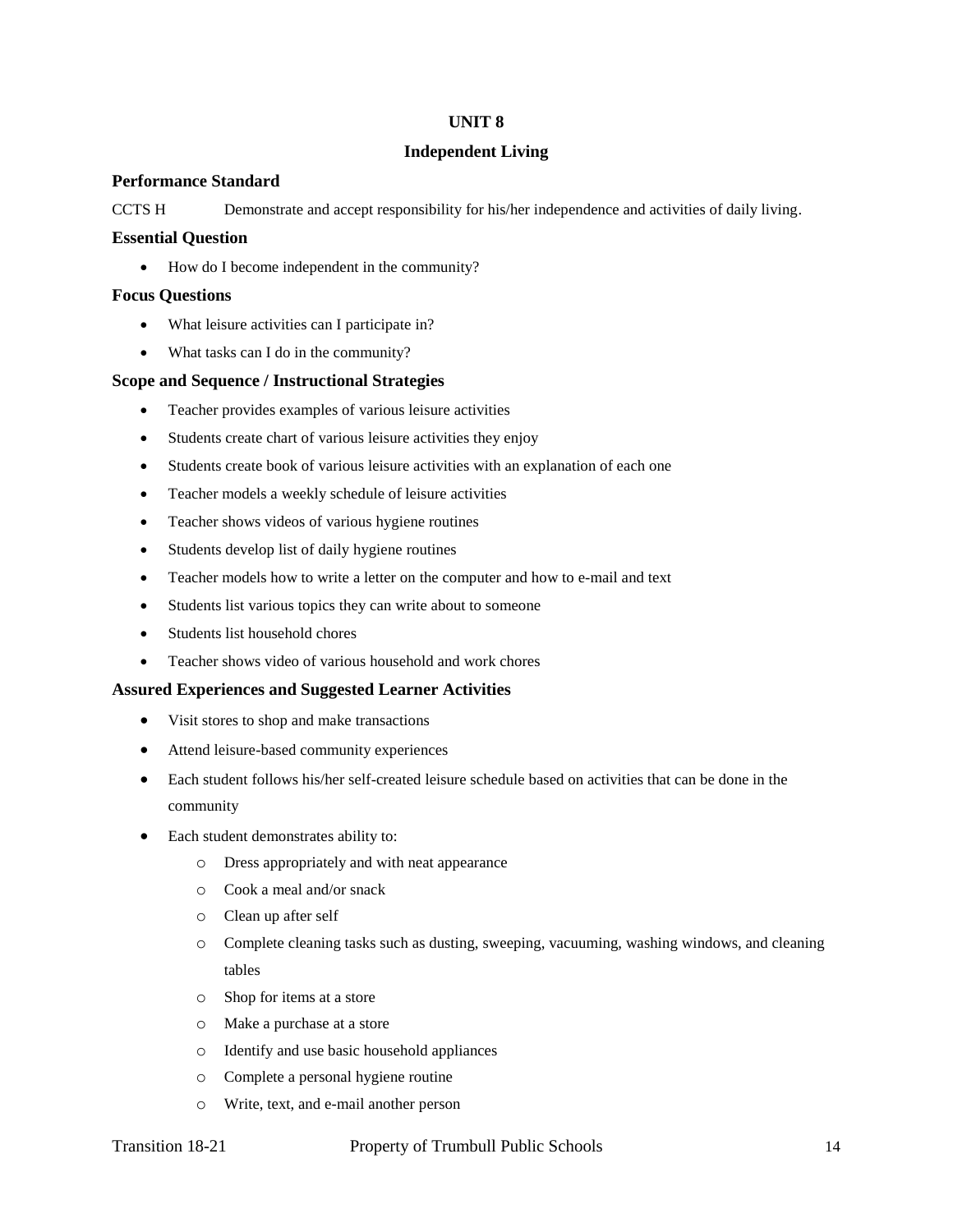o Identify leisure activities to do

# **Evaluation/Assessment Methods**

 Teacher-created rubric for: completed personal hygiene routine, shopping and completing a transaction, participating in at least three leisure activities, and completing at least two chores

# **Time Allotment**

Ongoing, September through June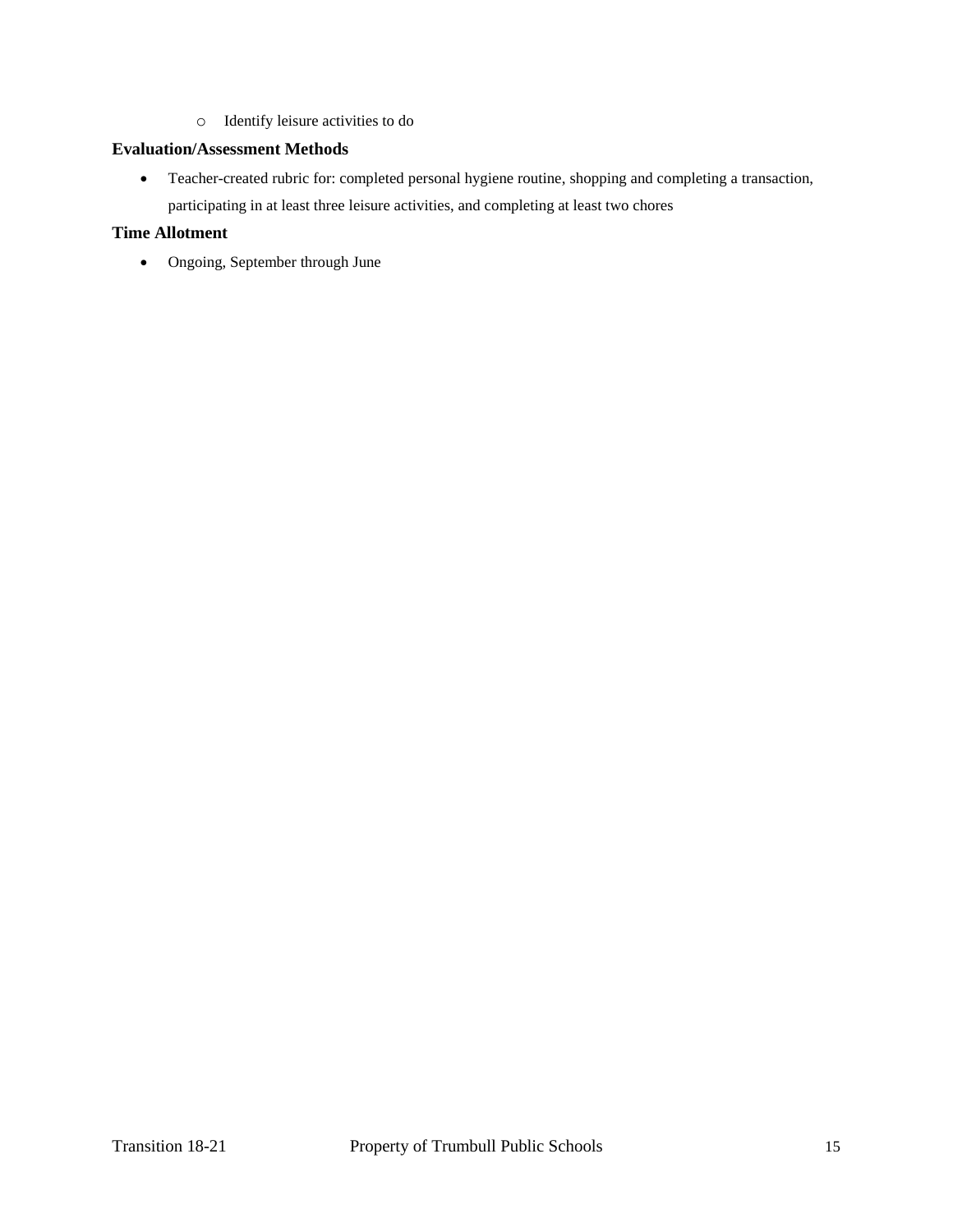#### **Social Interaction**

## **Performance Standard**

CCTS I Demonstrate appropriate social interactions and skills to develop and maintain meaningful relationships.

## **Essential Questions**

• How does one develop meaningful relationships?

## **Focus Questions**

• How do I interact with and form relationships with peers?

## **Scope and Sequence / Instructional Strategies**

- Teacher models how to have a conversation
- Students practice holding conversations with one another
- Each student has conversations with a superior
- Each student has conversational exchanges with others in the community

## **Assured Experiences and Suggested Learner Activities**

- Watch videos of others having conversations in various settings
- Attend community outings that allow for students to interact with others and develop relationships with peers from other schools
- Each student interacts with others by holding a personal conversation, developing friendships with peers, and interacting appropriately in the work environment with supervisor and coworkers

# **Resources**

Other transition programs in nearby districts for relationship-building

#### **Evaluation/Assessment Methods**

 Teacher-created rubric or task analysis to collect weekly data on student's opportunities for conversational exchanges

# **Time Allotment**

• Ongoing, September through June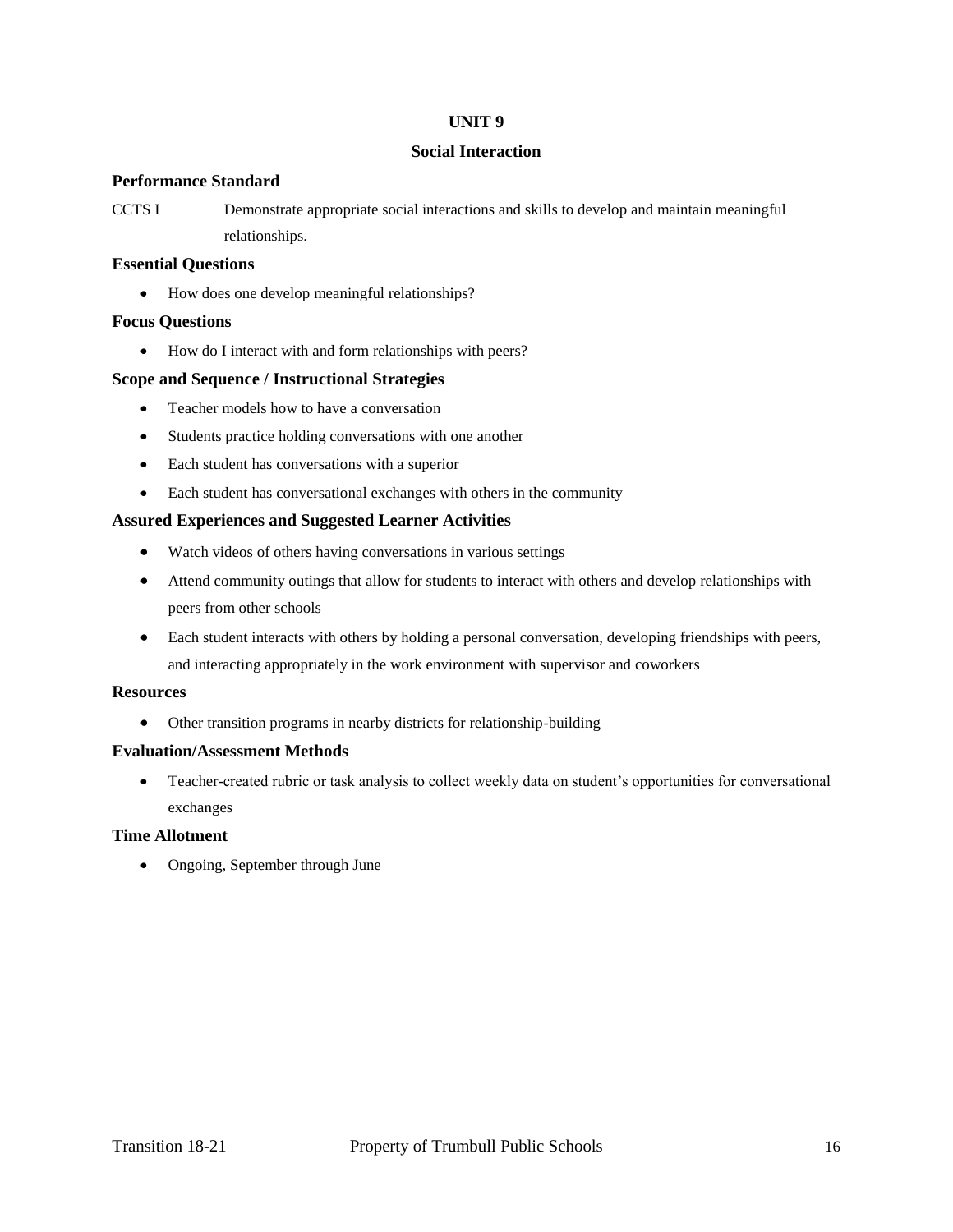#### **Well-Being**

## **Performance Standard**

CCTS J Demonstrate skills to access appropriate physical and mental healthcare resources to meet his/her individual needs.

# **Essential Question**

Where can one access help for one's physical and mental health?

# **Focus Question**

• How healthy am I, and how can I become healthier?

## **Scope and Sequence / Instructional Strategies**

- Teacher explains role of a doctor, where people can go when they don't feel well, medicines kept at home, and signs that one doesn't feel well
- Teacher explains phone numbers to make doctors' appointments, how to purchase over-the-counter medicine, and the role of health insurance
- Teacher explains the meaning of feelings of depression, sadness, and anxiety, and possible resolutions
- Teacher explains the personal information needed for a doctor's office and for picking up medicine at a pharmacy

## **Assured Experiences and Suggested Learner Activities**

- Each student practices and successfully achieves:
	- o Stating when he/she is not feeling well
	- o Identifying medicines to be bought over the counter and medicines to get from a doctor
	- o Calling 911 for emergencies and identifying emergency situations
	- o Stating or showing personal information when going to the doctor

# **Resources**

Nurse or doctor to share professional expertise with students

#### **Evaluation/Assessment Methods**

 Teacher-created rubric to assess student's knowledge of the four components of successful achievement of the unit

# **Time Allotment**

Two weeks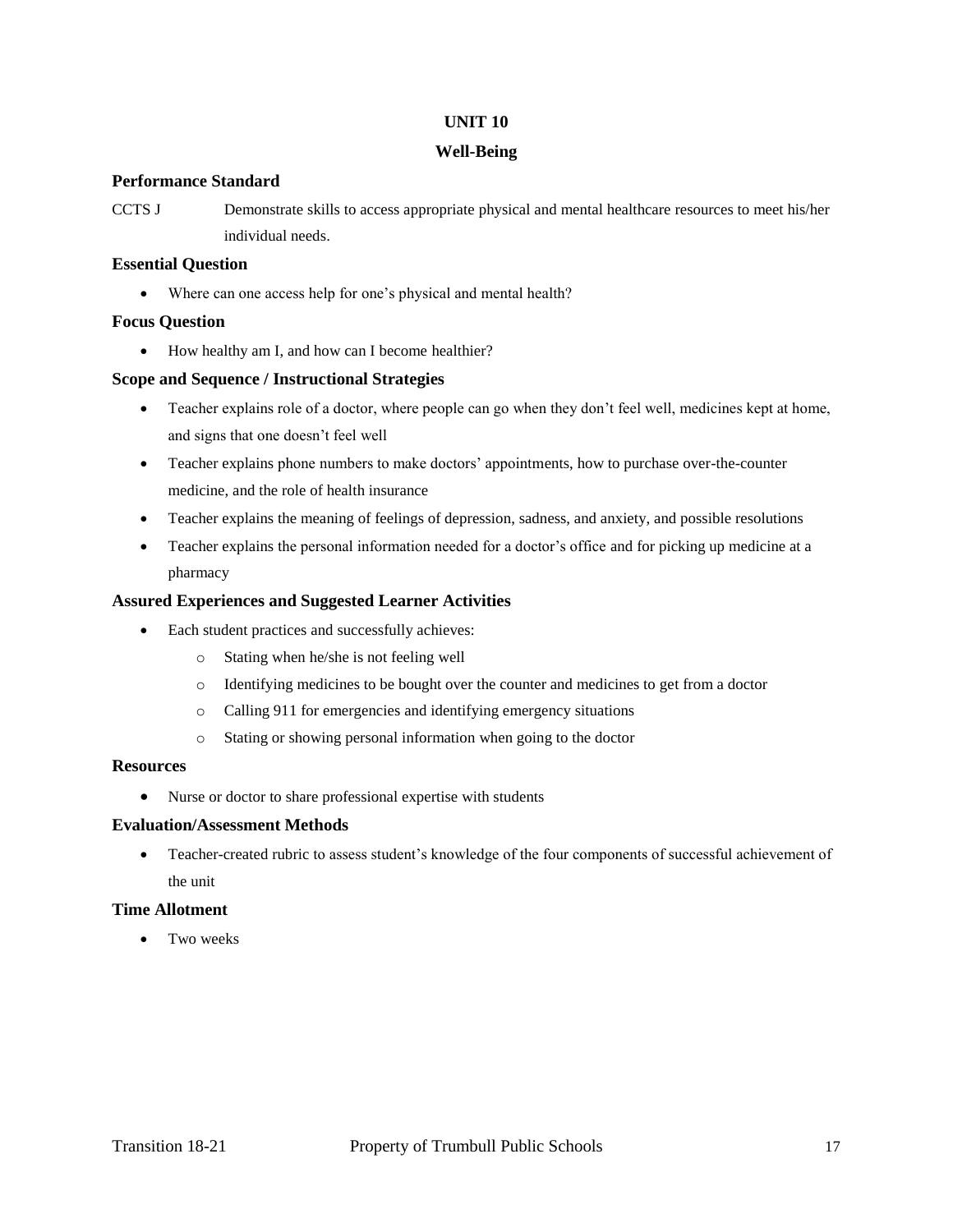# **Community Resources**

## **Performance Standard**

CCTS K Demonstrate skills to access community resources and participate in the community by establishing support networks.

## **Essential Question**

• What is a community, and what is its role?

## **Focus Question**

• How do I access my community?

## **Scope and Sequence / Instructional Strategies**

- Teacher and students list places to go in the community
- Teacher and students state what can be done at various places in the community
- In small groups, students create PowerPoints of various places to visit in the community

# **Technology Competency Standards**

- 2. Communication and Collaboration Students use digital media and environments to communicate and work collaboratively, including at a distance, to support individual learning and contribute to the learning of others. Students:
	- a. interact, collaborative, and publish with peers, experts, or others employing a variety of digital environments and media
	- b. communicate information and ideas effectively to multiple audiences using a variety of media and formats
	- c. develop cultural understanding and global awareness by engaging with learners of other cultures
	- d. contribute to project teams to produce original works or solve problems.

#### **Assured Experiences and Suggested Learner Activities**

- Class goes on community outings to various places
- In small groups, students create PowerPoints of various places to visit in the community

#### **Resources**

 Guest speakers from local stores and organizations to discuss their roles in the community and how they can be accessed by individuals

# **Evaluation/Assessment Methods**

- Teacher-created task analysis based on identifying and stating at least three places to visit in the community
- Teacher-created rubric for small-group-created PowerPoint

#### **Time Allotment**

Completed in September and October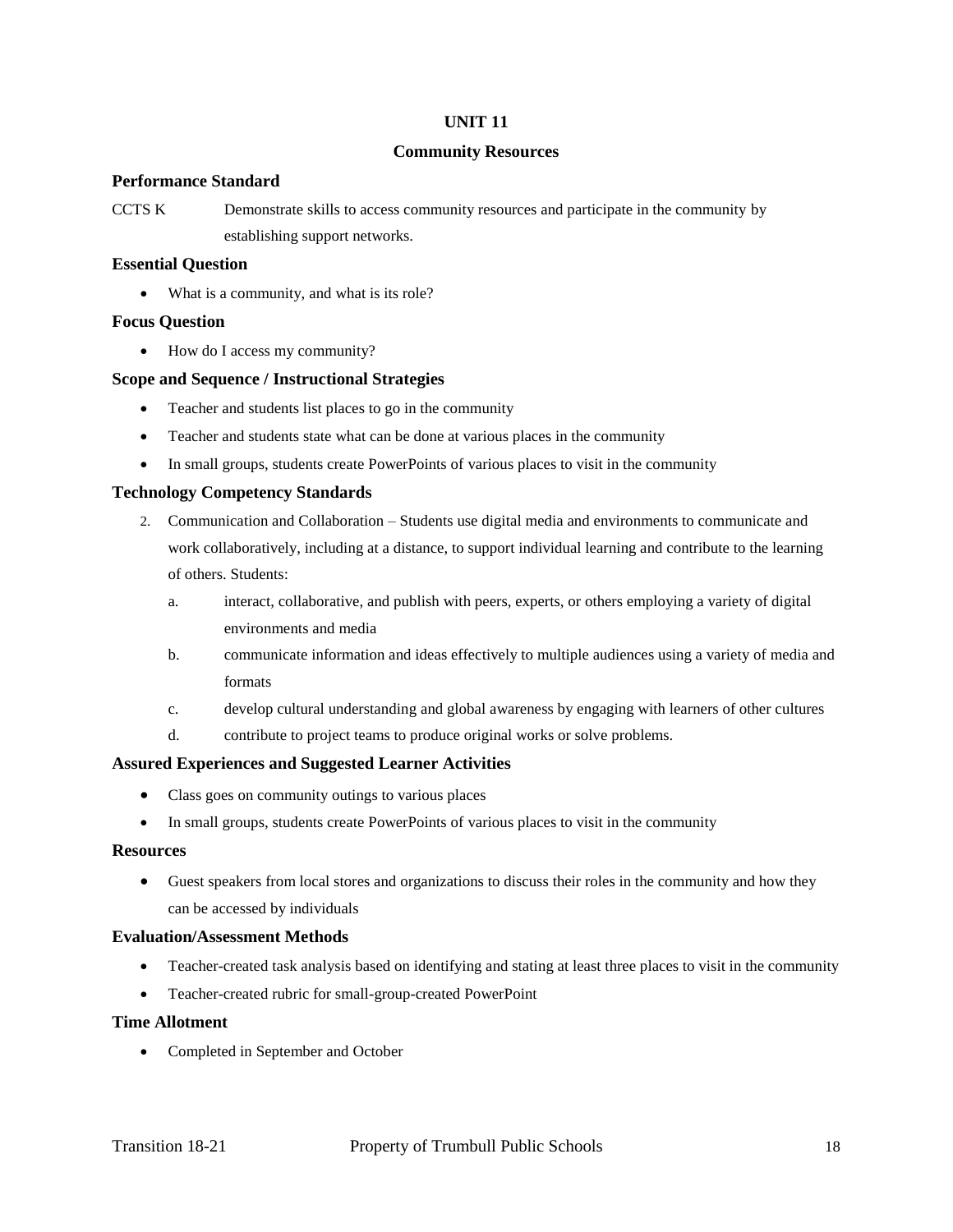#### **Lifelong Learning**

## **Performance Standard**

CCTS L Demonstrate skills to access appropriate postsecondary education, training, or lifelong learning opportunities to meet his/her individual needs.

## **Essential Question**

How does one become a lifelong learner?

## **Focus Question**

• What can I do to keep learning?

## **Scope and Sequence / Instructional Strategies**

- Teacher helps student work on reading skills: reading a recipe, reading signs in the community, reading a magazine, reading student news, reading a newspaper, reading a book, reading articles on the Internet
- Teacher helps student work on math skills: measuring, making a transaction at a store, budgeting a checking account, going to the bank and depositing and/or cashing a check
- Teacher helps student state current events
- Teacher helps student research a topic online and state facts about the topic
- Teacher helps student state his/her plans for postsecondary education and/or training, focusing on key questions:
	- o What skills do I need to have a job?
	- o What kind of a job do I want to do?
	- o What skills does that job require?
	- o What skills do I need to go to training school?
	- o What do I want to learn more about?
- Teacher helps student complete an educational program form or a job application

# **Technology Competency Standards**

- 3. Research and Information Fluency Students apply digital tools to gather, evaluate, and use information. Students:
	- a. plan strategies to guide inquiry
	- b. locate, organize, analyze, evaluate, synthesize, and ethically use information from a variety of sources and media
	- c. evaluate and select information sources and digital tools based on the appropriateness to specific tasks
	- d. process data and report results

# **Assured Experiences and Suggested Learner Activities**

- Visit a university and a training school
- Participate in new vocational jobs

# Transition 18-21 Property of Trumbull Public Schools 19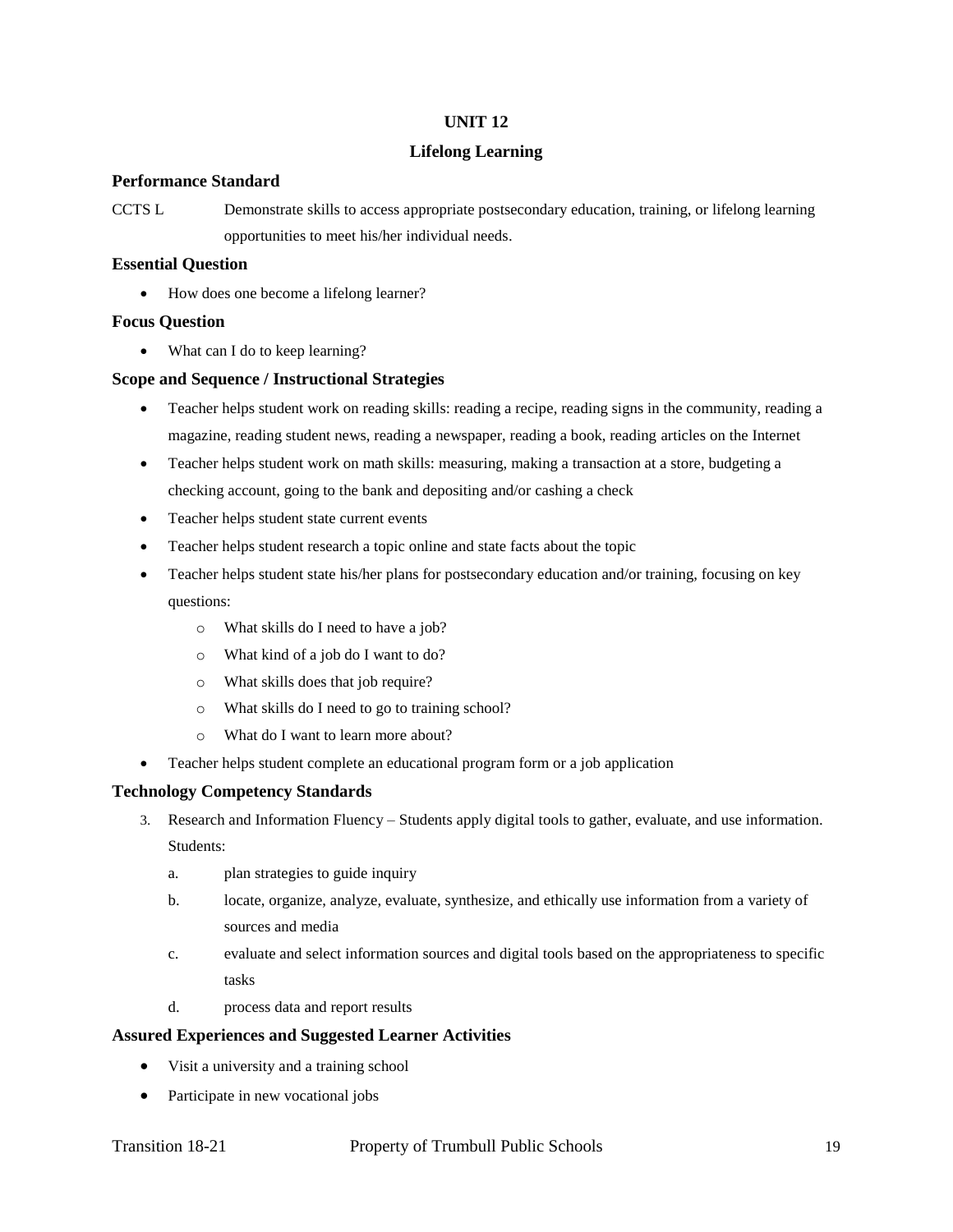- Each student states current events during the week
- Each student researches a topic of choice and orally reports its facts
- Each student reads or listens to a variety of information using various modes
- Each student states the types of jobs he/she would like to do and the skills possessed and needed to attain each of those jobs
- Each student completes a job application

#### **Resources**

- Guest speakers from various schools and jobs to share firsthand experiences
- Guest speakers who attended college and/or training schools

#### **Evaluation/Assessment Methods**

Teacher-created rubric and task analysis based on the components listed above

## **Time Allotment**

Completed between November and January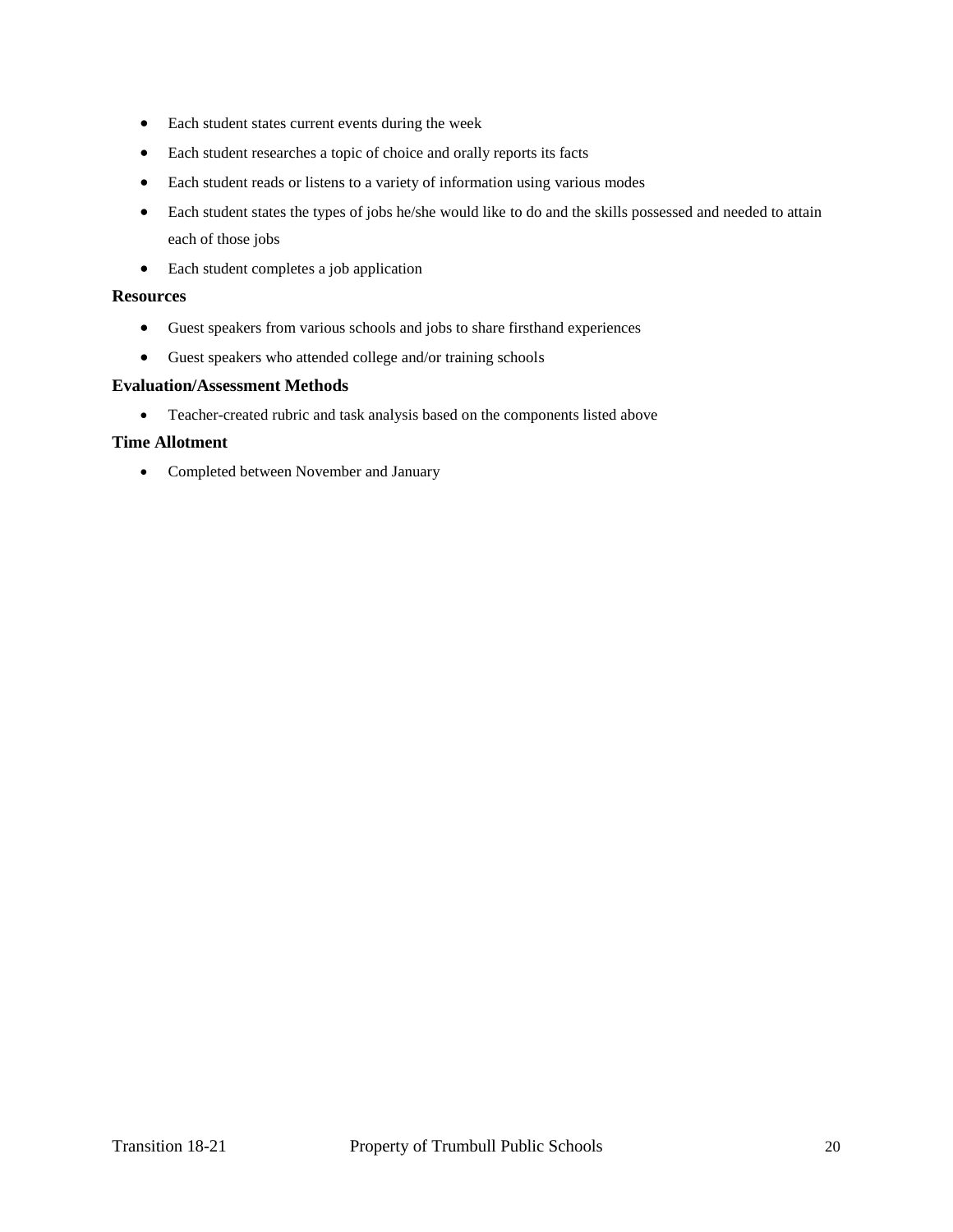# **Employment Skills**

# **Performance Standard**

CCTS M Demonstrate skills to access appropriate employment to meet his/her individual needs.

#### **Essential Question**

• What are job-seeking skills?

#### **Focus Question**

What job or volunteer opportunities can I participate in?

#### **Scope and Sequence / Instructional Strategies**

- Teacher will demonstrate the steps of an interview
- Teacher and student will role-play an interview
- Each student will participate in a mock interview
- Teacher and student will review questions asked in an interview

## **Technology Competency Standards**

- 2. Communication and Collaboration Students use digital media and environments to communicate and work collaboratively, including at a distance, to support individual learning and contribute to the learning of others. Students:
	- a. interact, collaborative, and publish with peers, experts, or others employing a variety of digital environments and media
	- b. communicate information and ideas effectively to multiple audiences using a variety of media and formats
	- c. develop cultural understanding and global awareness by engaging with learners of other cultures
	- d. contribute to project teams to produce original works or solve problems.

#### **Assured Experiences and Suggested Learner Activities**

- Watch interview videos and videos about job-based coaching
- Each student states the types of jobs he/she would like to do
- Each student develops a resume
- Each student participates at different job sites three times per week to determine which are preferred jobs
- Each student completes a job application

#### **Resources**

- Employers who speak to students about job interviews
- Guest speakers who share information about responsibilities at various job sites

#### **Evaluation/Assessment Methods**

Teacher-created rubric based on mock interview, resume development, and completed job application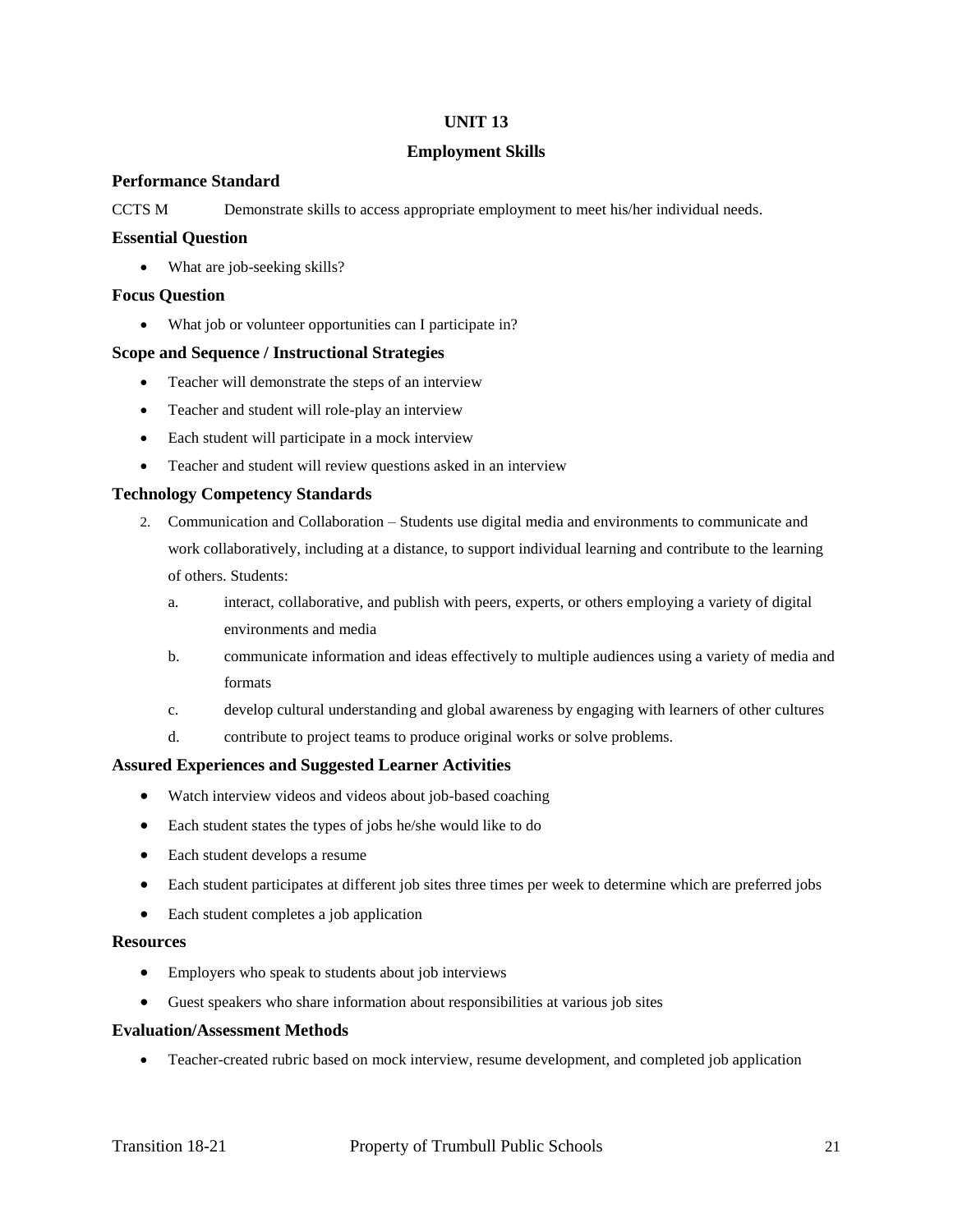# **Time Allotment**

Ongoing, October through June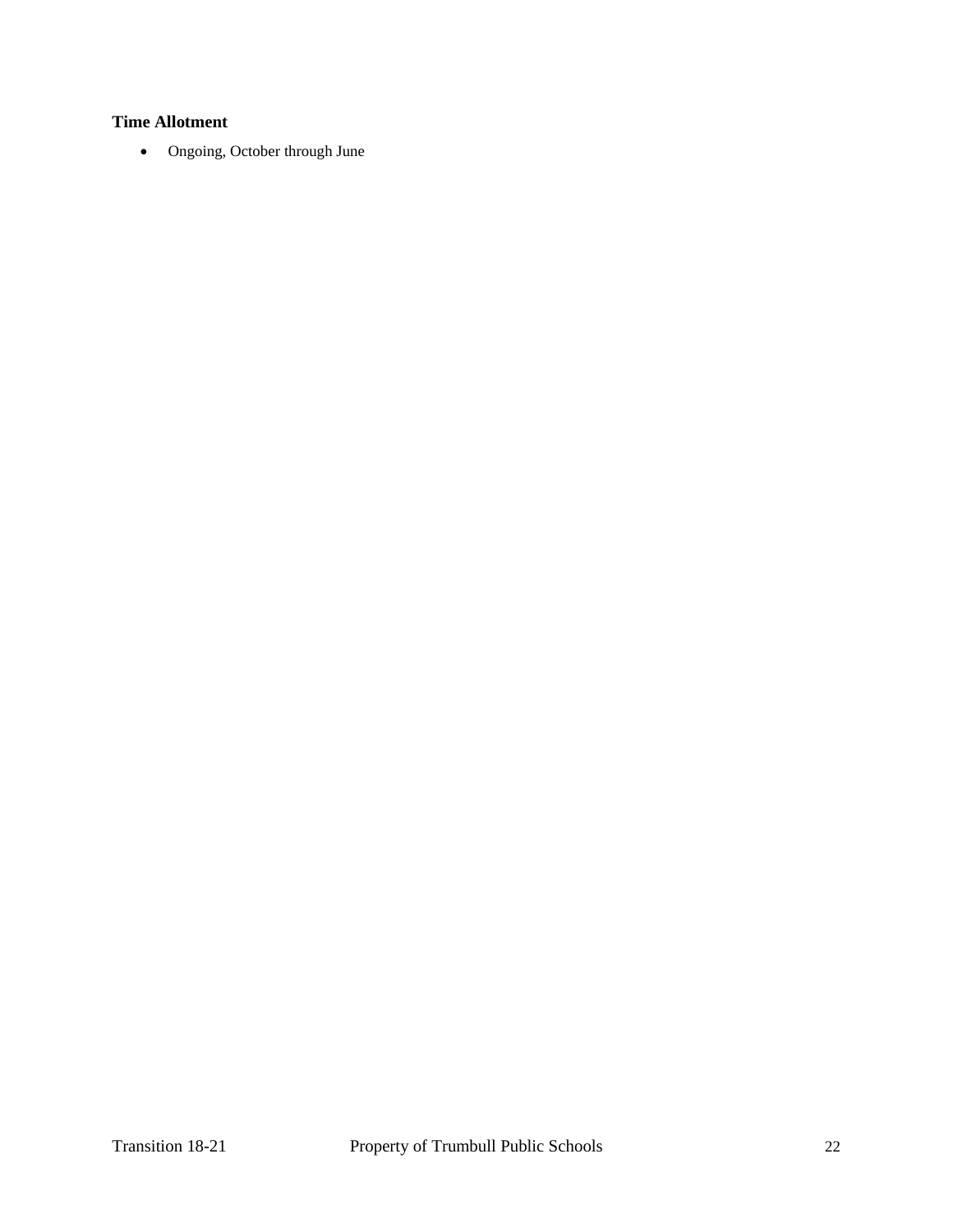#### **My Accommodations**

#### **Performance Standard**

CCTS N Identify and ask for accommodations necessary to ensure equal access and full participation in post-school education and/or employment settings.

# **Essential Question**

• What is an accommodation?

## **Focus Question**

What accommodations do I need?

#### **Scope and Sequence / Instructional Strategies**

- Teacher and students list possible accommodations necessary to be successful in school and at work
- Teacher and students practice asking for accommodations in mock situations and scenarios

## **Assured Experiences and Suggested Learner Activities**

- Each student develops a list of his/her own accommodations for school and work
- Each student completes the "Summary of Performance" indicating the accommodations necessary in school and at a job site

#### **Resources**

- Guest speaker from community college or training school to share how to access accommodations
- Supervisor from a company to share how to ask for and access accommodations in the workplace

#### **Evaluation/Assessment Methods**

- Teacher-created task analysis based on student-created list of accommodations
- Teacher-created rubric based on successful completion of the "Summary of Performance"

#### **Time Allotment**

• Ongoing, September through June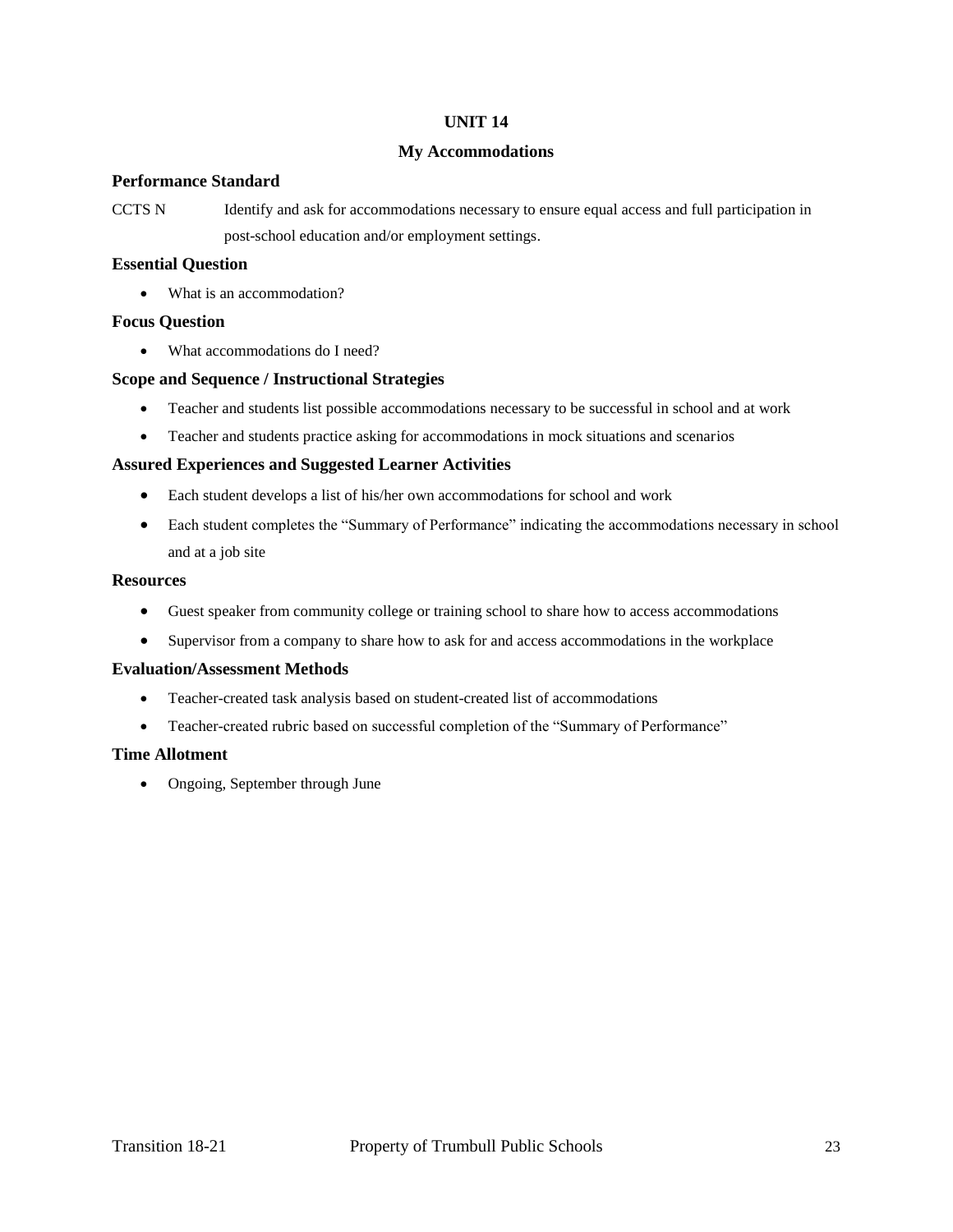#### **Accessing Transportation**

#### **Performance Standard**

CCTS O Demonstrate skills needed to access appropriate transportation (both public and private).

#### **Essential Question**

• How does one get around in the community?

#### **Focus Questions**

- What types of transportation can I take?
- How do I read a transportation and map schedule?

#### **Scope and Sequence / Instructional Strategies**

- Small-group and one-on-one instruction
- Teacher creates PowerPoint with students about all types of transportation
- Teacher models how to read a bus schedule and a train schedule
- Students practice reading a bus schedule and a train schedule
- Students create book of their experiences on different transportation modes
- Teacher models how to read a map
- Students practice reading a map

## **Technology Competency Standards**

- 3. Research and Information Fluency Students apply digital tools to gather, evaluate, and use information. Students:
	- a. plan strategies to guide inquiry
	- b. locate, organize, analyze, evaluate, synthesize, and ethically use information from a variety of sources and media
	- c. evaluate and select information sources and digital tools based on the appropriateness to specific tasks
	- d. process data and report results

#### **Assured Experiences and Suggested Learner Activities**

- Each student will participate in various transportation activities, including:
	- o Identifying various types of transportation he/she can take
	- o Reading a bus schedule and a train schedule
	- o Reading a map
	- o Calling for a cab/Uber
	- o Riding a public bus from one place to another
	- o Crossing the street safely
	- o Riding the train
	- o Identifying signs in the community

# Transition 18-21 Property of Trumbull Public Schools 24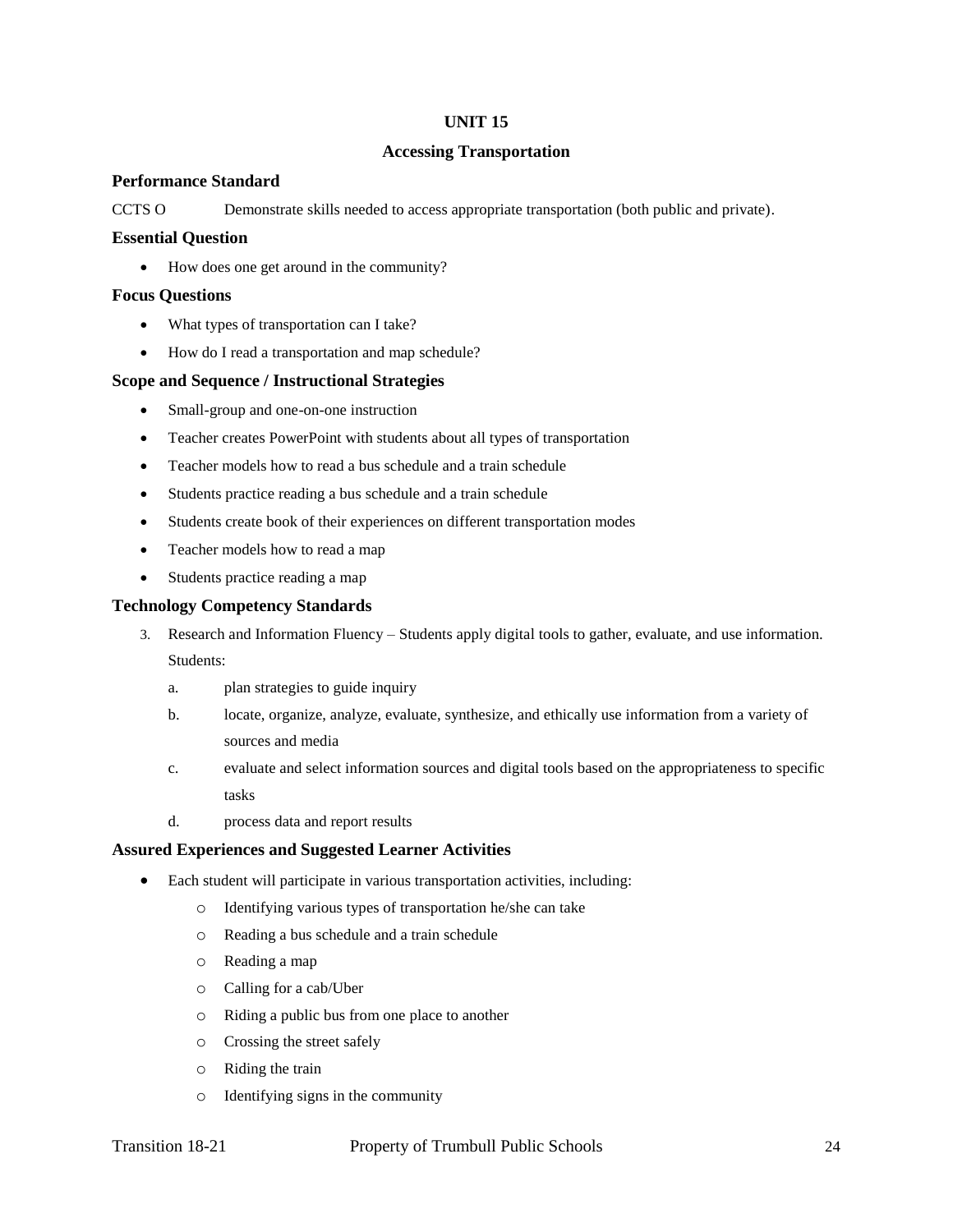o Clipping a seatbelt

# **Resources**

Guest speakers to share information about disabilities

# **Evaluation/Assessment Methods**

 Teacher-created task analysis based on the components listed above, varying based on student's individual needs

# **Time Allotment**

• Completed in November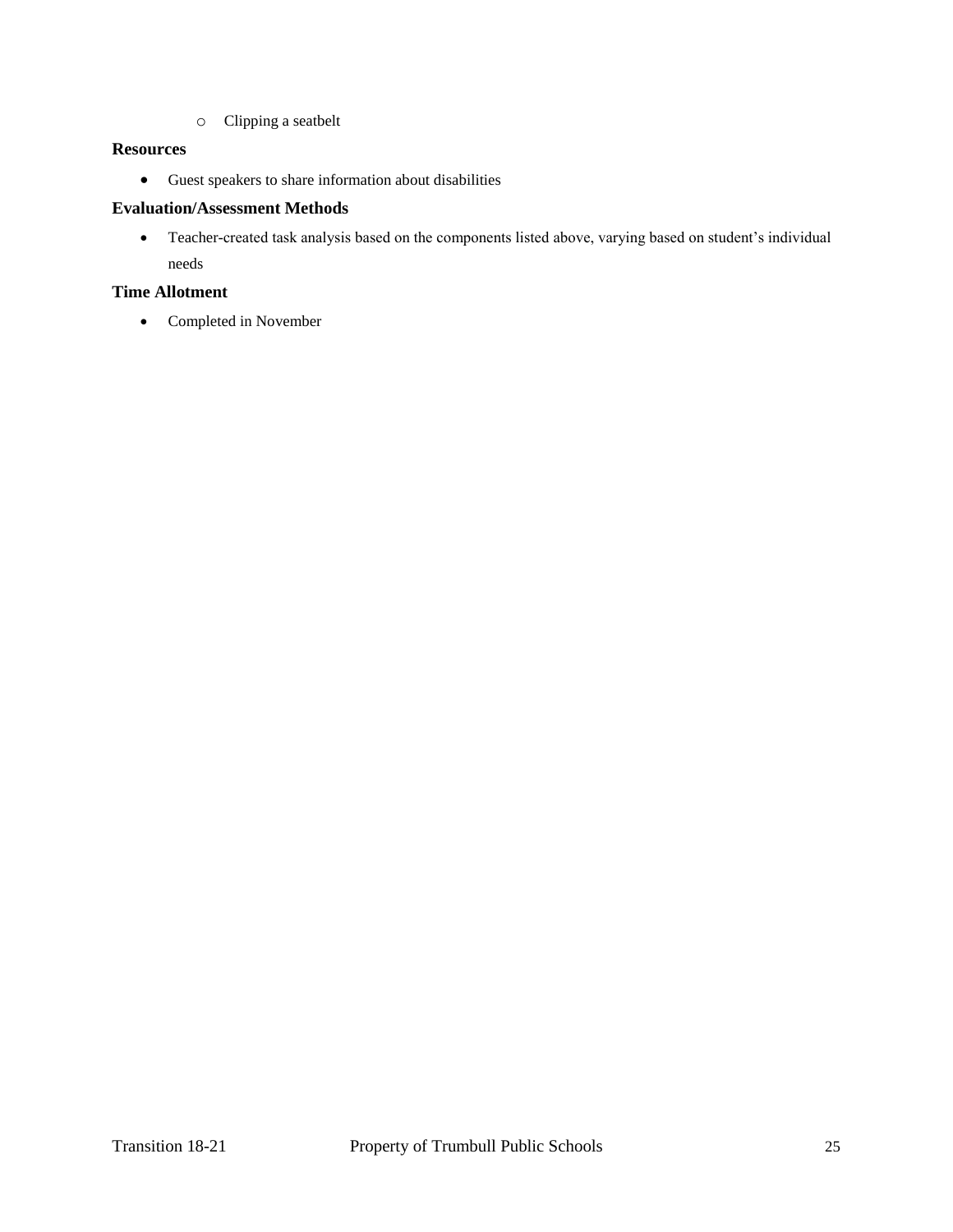#### **Using Technology**

#### **Performance Standard**

CCTS P Demonstrate the ability to use technology to enhance employment, learning, and community Involvement.

#### **Essential Question**

• How can technology help one in daily life?

## **Focus Question**

• How can technology help me in my daily life?

# **Scope and Sequence / Instructional Strategies**

- Teacher and students use a desktop computer or Chromebook
- Teacher and students look up various sites on the Internet
- Students list leisure activities happening in the community each month
- Students maintain an e-mail
- Students search for jobs with part-time openings
- Students share with peers information found on the Internet

## **Technology Competency Standards**

- 1. Creativity and Innovation Students demonstrate creative thinking, construct knowledge, and develop innovative products and processes using technology. Students:
	- a. apply existing knowledge to generate new ideas, products, or processes
	- b. create original works as a means of personal or group expression
	- c. use models and simulations to explore complex systems and issues
	- d. identify trends and forecast possibilities
- 2. Communication and Collaboration Students use digital media and environments to communicate and work collaboratively, including at a distance, to support individual learning and contribute to the learning of others. Students:
	- a. interact, collaborative, and publish with peers, experts, or others employing a variety of digital environments and media
	- b. communicate information and ideas effectively to multiple audiences using a variety of media and formats
	- c. develop cultural understanding and global awareness by engaging with learners of other cultures
	- d. contribute to project teams to produce original works or solve problems.

#### **Assured Experiences and Suggested Learner Activities**

 Each student uses technology to type, e-mail, look for jobs, find relevant community activities, and search the Internet for leisure